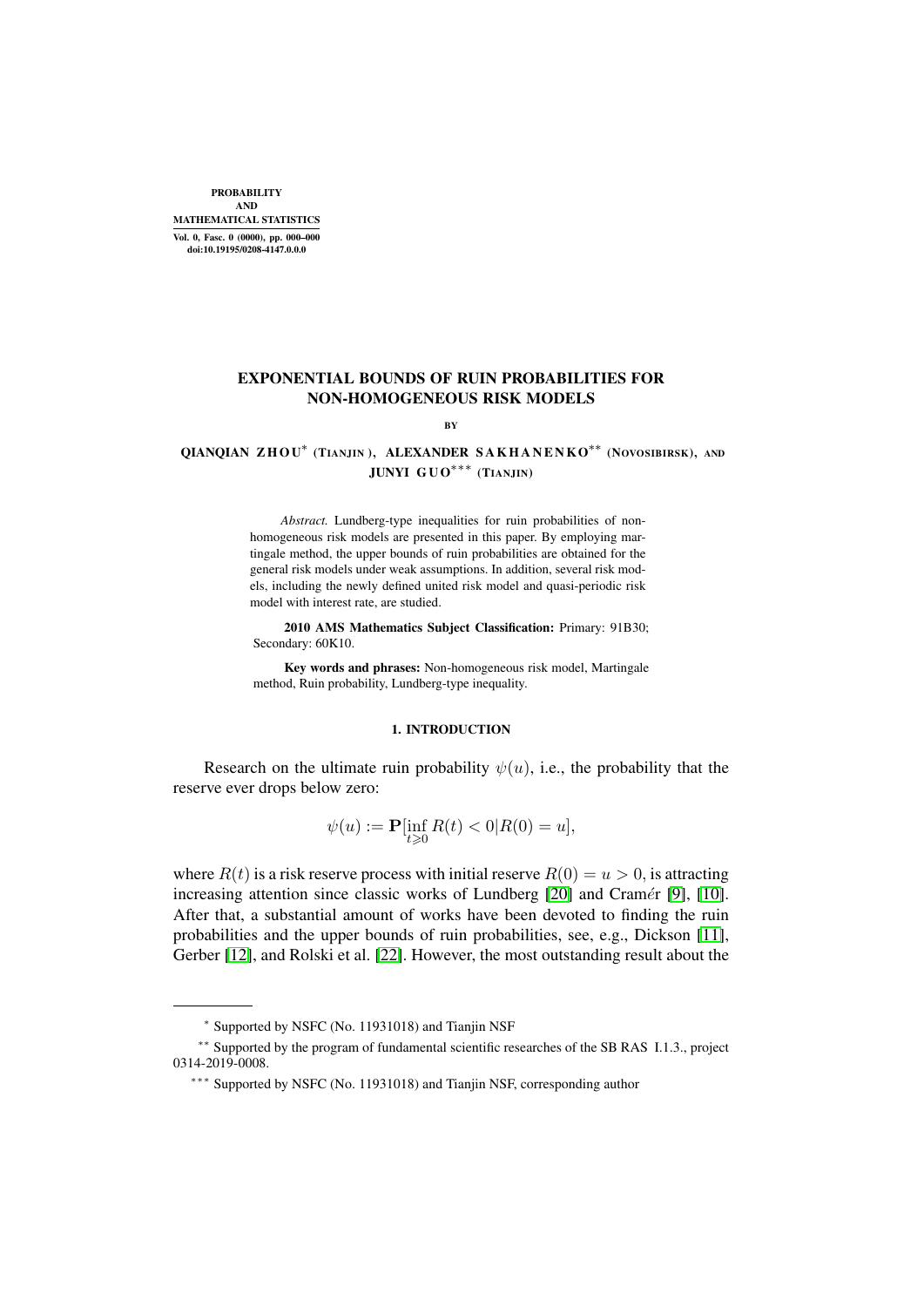behavior of  $\psi(u)$  is the Lundberg inequality, which states that under appropriate assumptions (see [\[2\]](#page-18-6) and [\[13\]](#page-18-7) for more details)

<span id="page-1-0"></span>(1.1)  $\psi(u) \leqslant e^{-Lu}$  for all  $u \geqslant 0$ .

The largest number  $L$  is unique and called the adjustment coefficient or Lundberg exponent. Further, the following Lundberg-type inequality is also studied

<span id="page-1-1"></span>
$$
(1.2) \quad \forall u \geqslant 0, \qquad \psi(u) \leqslant Ce^{-Lu} \qquad \text{with} \quad C < \infty \qquad \text{and} \qquad L > 0.
$$

In the classical works of homogeneous risk models, both inter-occurrence times and claim sizes are assumed to be i.i.d. random variables. However, in reality, both factors are influenced by the economic environment. For instance, inflation and interest rate can affect the evolution of the reserves of the company. Thus the assumptions of homogeneity of inter-occurrence times and claim amounts can be too restrictive for practical use. It is obvious that the non-homogeneous models better reflect the real insurance activities compared to the homogeneous risk models.

Recently, the attention on non-homogeneous risk models has considerably increased. In the non-homogeneous risk models the inter-occurrence times or (and) the claim sizes are independent but not necessarily identically distributed. In Blaževičius, et al. [\[7\]](#page-18-8), Castañer, et al. [\[8\]](#page-18-9), Lefèvre and Picard [\[19\]](#page-18-10), and Vernic [\[25\]](#page-18-11), they investigated the non-homogeneous risk models with independent, identically distributed inter-occurrence times but not necessarily identically distributed claims. For more details about the non-homogeneous risk models with claim sizes, which are independent and identically distributed random variables, and independent but not identically distributed inter-occurrence times one can refer to Bernackaite and  $\ddot{S}$ iaulys [\[6\]](#page-18-12), Ignator and Kaishev [\[15\]](#page-18-13) and Tuncel and Tank [\[24\]](#page-18-14).

But we found only a few works in which estimates of the types [\(1.1\)](#page-1-0) or [\(1.2\)](#page-1-1) were obtained. In Andrulyte, et al. [\[1\]](#page-18-15), Kievinaite and Staulys [\[16\]](#page-18-16), and Kizinevic<sup> $\check{c}$ </sup> and  $\ddot{S}$ iaulys [\[18\]](#page-18-17), the non-homogeneous renewal risk model, where claim sizes and inter-occurrence times are both independent but not necessarily identically distributed, is considered and the Lundberg type inequality of this model is investigated.

This paper considers the non-homogeneous compound Poisson risk model and studies its ruin probability  $\psi(u)$ . Our purpose is to obtain the exponential upper bound of ultimate ruin probability under general assumptions.

The rest of the paper is organized as follows. In Section [2,](#page-2-0) we present our main results. First, we study the non-homogeneous compound Poisson risk model without interest rate. By employing martingale method, the Lundberg inequality of this model is obtained. Second, a non-homogeneous risk model with interest rate is studied and the Lundberg inequality of its ruin probability is also obtained. In Section [3,](#page-6-0) the applications of our main results with a special attention to new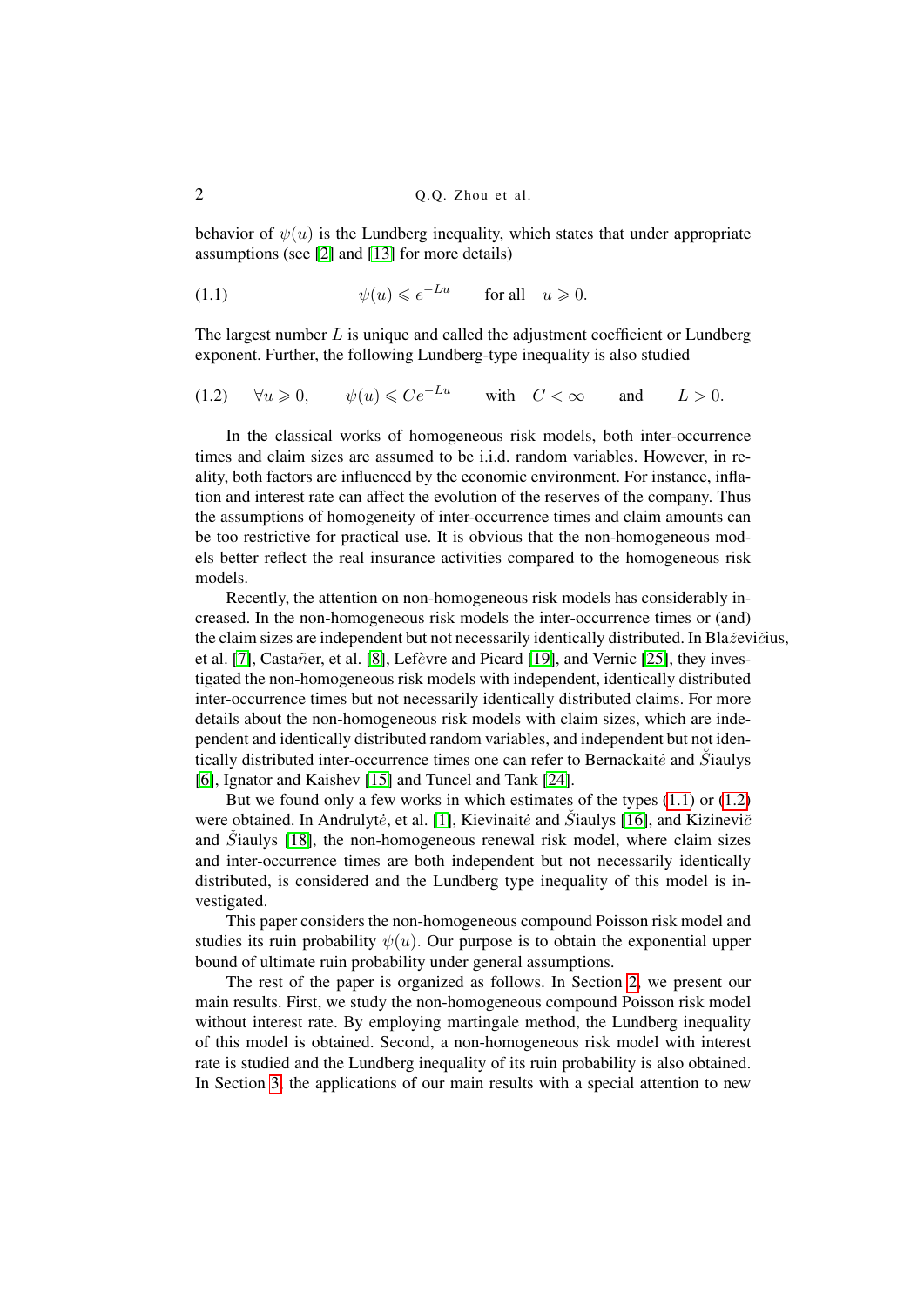possibilities of the behavior of probability  $\psi(u)$  are considered. First, the periodic and quasi-periodic risk models with interest rate, which are also automatically non-homogeneous, are investigated. Second, a new non-homogeneous risk model, which is called united risk model, is defined. And the Lundberg inequality of its probability of ruin is also obtained. In the last section, we compare our results with the previous results in Andrulyte, et al. [\[1\]](#page-18-15), Kievinaite and  $\check{S}$ iaulys [\[16\]](#page-18-16), and Kizinevič and  $\check{S}$ iaulys [\[18\]](#page-18-17).

#### 2. MAIN RESULTS

<span id="page-2-2"></span><span id="page-2-0"></span>2.1. Non-homogeneous risk model without interest rate. We begin to consider a general risk model in which the distribution of each inter-arrival time  $\theta_n := T_n T_{n-1}$  may depend on time  $T_{n-1}$ .

**Model A:** Let  $N(t)$  be a non-homogeneous Poisson process with non-decreasing accumulate intensity function  $\Lambda(t) := \mathbf{E} N(t) < \infty$  where  $N(0) = \Lambda(0) = 0$ . Denote by  $Z(t) \geq 0$  the claim size in case when it arrives at time  $t > 0$  and for each  $j=0,1,2,...$ , let

$$
T_j := \min\{t \geq 0 : N(t) \geq j\}.
$$

Then it is natural to introduce risk reserve process  $R(t)$  in the following way

$$
R(t) = u + p(t) - \sum_{j=1}^{N(t)} Z(T_j), \qquad \forall t \geq 0,
$$

where  $u = R(0) > 0$  is the initial reserve,  $p(t) \ge 0$  is the aggregate premium income over [0, t], which is assumed to be non-decreasing and  $\{Z(T_i)\}_{i\geq 1}$  are the claim sizes which are supposed to be independent but not identically distributed.

It is easy to see that model A is more general than the classical compound Poisson risk model which supposes that  $N(t)$  is a homogeneous Poisson process,  ${Z(T_i)}_{i\geq 1}$  are i.i.d. random variables and the premium rate is a constant.

For mathematical purpose, introduce now the claim surplus process

<span id="page-2-1"></span>(2.1) 
$$
S(t) = \sum_{j=1}^{N(t)} Z(T_j) - p(t),
$$

thus  $R(t) = u - S(t)$ . Then the ultimate ruin probability can be expressed as

$$
\psi(u) = \mathbf{P}(\sup_{t \ge 0} S(t) > u).
$$

We suppose that random processes  $(N(\cdot), Z(\cdot))$  are independent. From King-man [\[17\]](#page-18-18) and Paulsen [\[21\]](#page-18-19) we can see that for any real number  $h \ge 0$  and any  $t > 0$  if  $Q(h, t) = \mathbf{E}e^{hZ(t)} - 1$  exists and is continuous in  $t \in (0, \infty)$ , then for the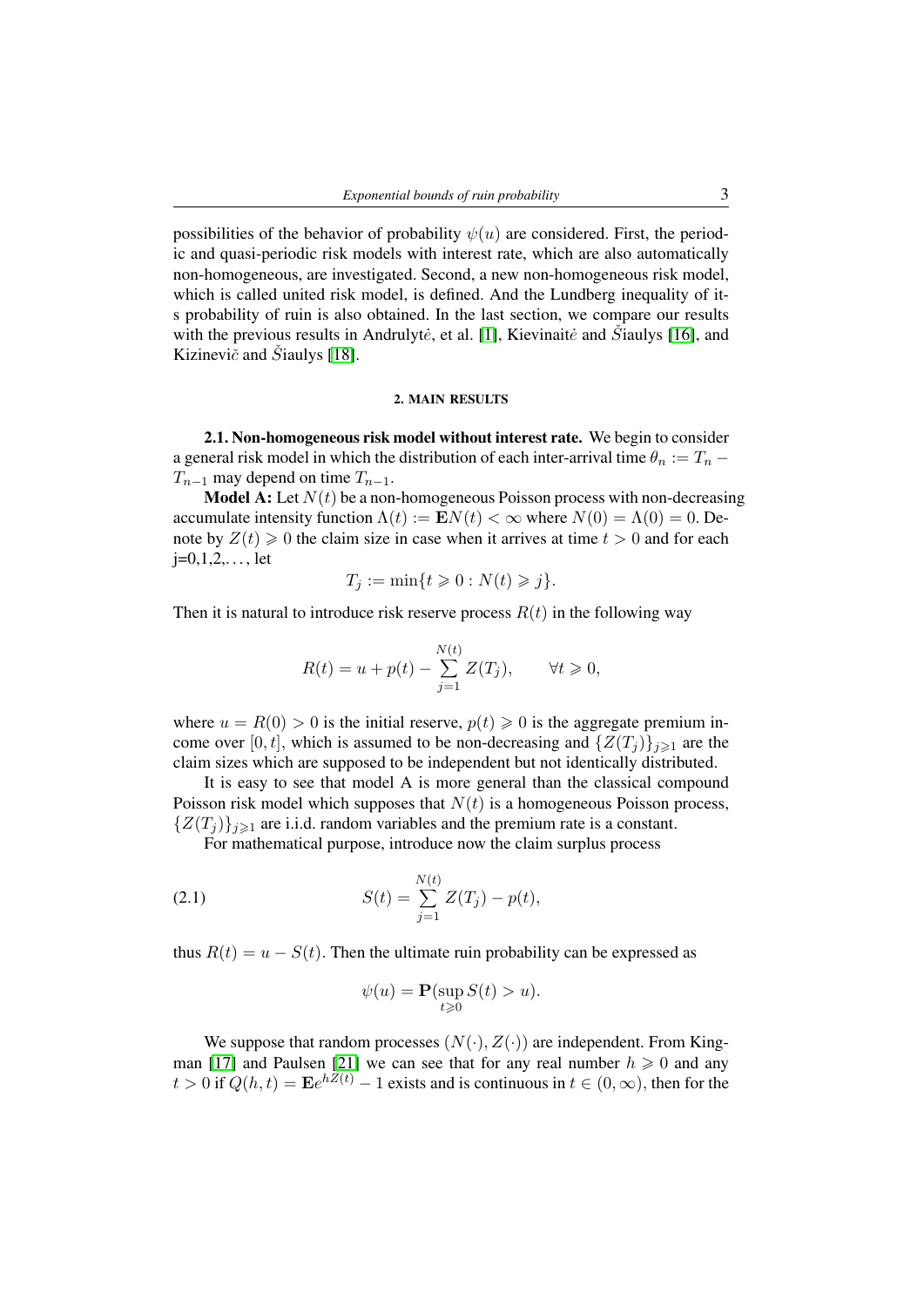claim surplus process  $S(t)$  defined in [\(2.1\)](#page-2-1)

<span id="page-3-0"></span>(2.2) 
$$
\mathbf{E}e^{hS(t)} = \exp\left\{\int\limits_0^t Q(h,x)d\Lambda(x) - hp(t)\right\}, \quad \forall h \geq 0, t > 0,
$$

where  $\Lambda(t) := \mathbf{E} N(t)$  is the accumulated intensity function of  $N(t)$  and  $p(t)$  is the aggregate premium income over  $[0, t]$ . Note that the formula in [\(2.2\)](#page-3-0) is valid for a larger class of non-homogeneous processes  $S(t)$  with independent increments.

Before studying model A, we first state the following basic theorem

<span id="page-3-1"></span>THEOREM 2.1. *Let* W(t) *be a separable process with independent increments, then for any real numbers* x and  $T, h \geq 0$ 

<span id="page-3-3"></span>(2.3) 
$$
\mathbf{P}(\sup_{0 \le t \le T} W(t) > x) \le e^{-hx} \sup_{0 \le t \le T} \mathbf{E} e^{hW(t)}.
$$

*In addition, for all*  $x$  *and*  $h \ge 0$ 

<span id="page-3-4"></span>(2.4) 
$$
\mathbf{P}(\sup_{t\geqslant 0} W(t) > x) \leqslant e^{-hx} \sup_{t\geqslant 0} \mathbf{E} e^{hW(t)}.
$$

Before proving Theorem [2.1](#page-3-1) we first introduce a key lemma which comes from paper [\[26\]](#page-18-20).

<span id="page-3-2"></span>LEMMA 2.1. *If random variables* Y1, Y2, . . . *are mutually independent, then for any*  $n \geq 1$  *and any real number* x *and*  $h \geq 0$ 

$$
\mathbf{P}[\sup_{1\leq k\leq n}W_k > x] \leqslant e^{-hx}\sup_{1\leqslant k\leqslant n}\mathbf{E}e^{hW_k},
$$

*where*  $W_k := Y_1 + Y_2 + \ldots + Y_k$ . *In addition, for any real number* x and  $h \ge 0$ 

$$
\mathbf{P}[\sup_{k\geq 1} W_k > x] \leqslant e^{-hx} \sup_{k\geqslant 1} \mathbf{E} e^{hW_k},
$$

P r o o f o f T h e o r e m [2.1.](#page-3-1) Since  $W(t)$  is a separable random process, then there exists a sequence  $t_1, t_2, \ldots \in [0, T]$  such that

$$
\max_{1 \leq k \leq n} W(t_k) \uparrow \sup_{k \geq 1} W(t_k) = \sup_{0 \leq t \leq T} W(t).
$$

Thus

$$
\mathbf{P}(\sup_{0 \le t \le T} W(t) > x) = \lim_{n \to \infty} \mathbf{P}(\max_{1 \le k \le n} W(t_k) > x).
$$
  
Let  $\{t_1, t_2, \dots, t_n\} = \{t_1^* < t_2^* < \dots < t_n^*\},$  then

$$
\max_{1 \leq k \leq n} W(t_k) = \max_{1 \leq k \leq n} \sum_{j=1}^{k} [W(t_j^*) - W(t_{j-1}^*)],
$$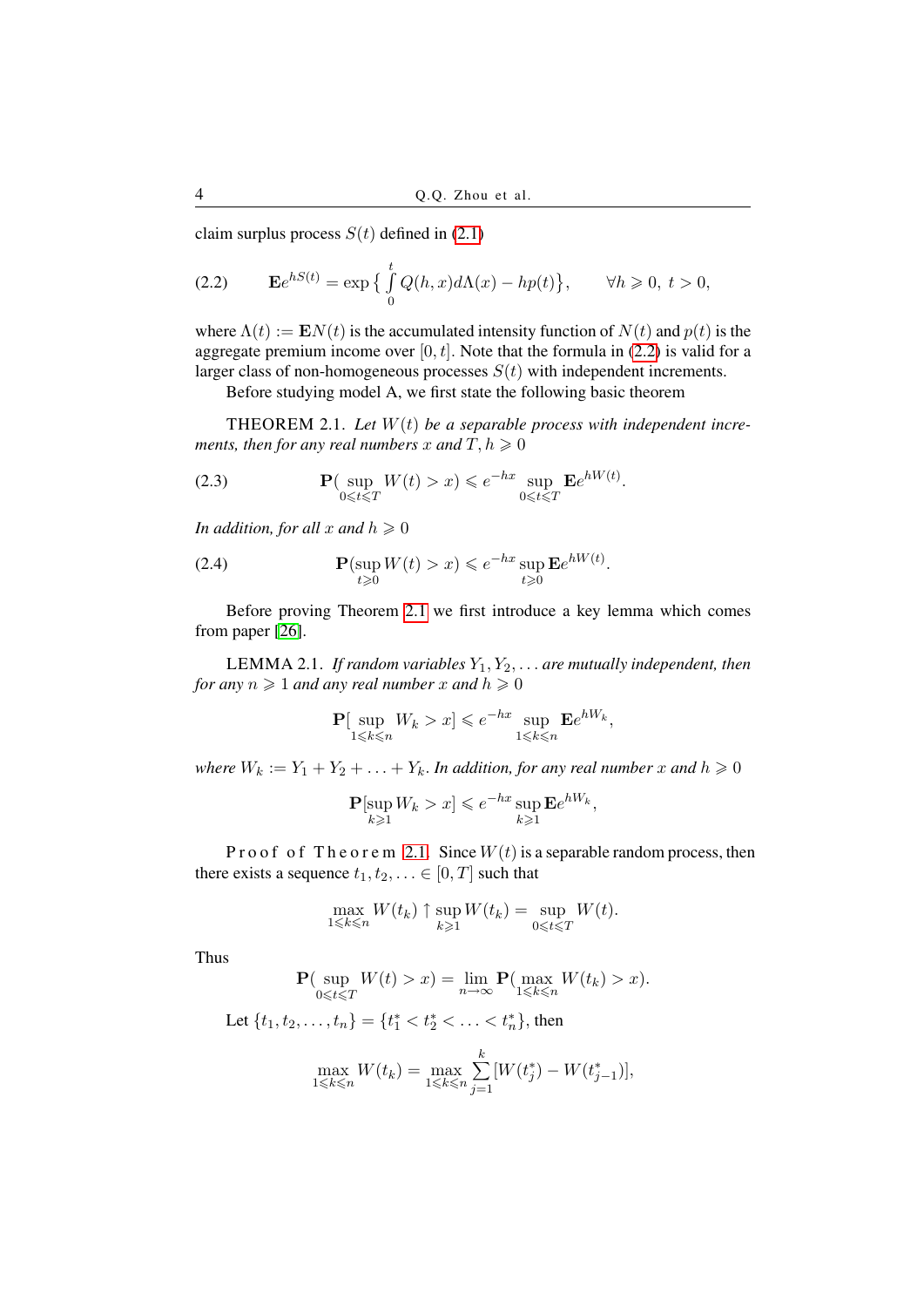where  $t_0^* = 0$ ,  $W(t_0^*) = 0$ . Since  $\{W(t_j^*) - W(t_{j-1}^*)\}_{j \geq 1}$  are independent, then from Lemma [2.1](#page-3-2) we have

<span id="page-4-0"></span>(2.5) 
$$
\mathbf{P}(\max_{1 \leq k \leq n} W(t_k) > x) \leq e^{-hx} \max_{1 \leq k \leq n} \mathbf{E} e^{hW(t_k)}.
$$

Let  $n \to \infty$  on both sides of [\(2.5\)](#page-4-0), we have

$$
\mathbf{P}(\sup_{0 \le t \le T} W(t) > x) \le e^{-hx} \sup_{0 \le t \le T} \mathbf{E}e^{hW(t)}.
$$

Let  $T \to \infty$  in [\(2.3\)](#page-3-3) then [\(2.4\)](#page-3-4) is obtained.

Note that Theorem [2.1](#page-3-1) allows us to obtain the following results of the ruin probabilities of model A.

<span id="page-4-1"></span>THEOREM 2.2. *Suppose the claim surplus process* S(t) *defined in* [\(2.1\)](#page-2-1) *is a separable process with independent increments. Then for any*  $u > 0$  *and*  $T, h \ge 0$ 

$$
\psi(u,T) = \mathbf{P}(\sup_{0 \le t \le T} S(t) > u) \le e^{-hu} \sup_{0 \le t \le T} \mathbf{E}e^{hS(t)}.
$$

*In addition, for any*  $u > 0$  *and*  $h \ge 0$ 

$$
\psi(u) = \mathbf{P}(\sup_{t \ge 0} S(t) > u) \le e^{-hu} \sup_{t \ge 0} \mathbf{E} e^{hS(t)}.
$$

Theorem [2.2](#page-4-1) and [\(2.2\)](#page-3-0) immediately imply the following Lundberg inequality of ruin probability of model A.

<span id="page-4-2"></span>COROLLARY 2.1. *Under the conditions of Theorem [2.2,](#page-4-1) if* S(t) *satisfies* [\(2.2\)](#page-3-0) *then the Lundberg inequality* [\(1.1\)](#page-1-0) *holds with*  $L = L$ *, where* 

$$
\underline{L} = \sup \big\{ h \geqslant 0 : \sup_{t \geqslant 0} \big[ \int\limits_0^t Q(h,x) d \Lambda(x) - h p(t) \big] \leqslant 0 \big\}.
$$

Homogeneous compound Poisson risk model is a special case of model A, if

<span id="page-4-5"></span>(2.6) 
$$
\mathbf{E}e^{hS(t)} = \exp\left\{t\big[\lambda(\mathbf{E}e^{hZ}-1)-hp\big]\right\}, \qquad \forall t > 0, \ \forall h \geq 0.
$$

Then from Corollary [2.1](#page-4-2) the classical Lundberg inequality [\(1.1\)](#page-1-0) takes place with

<span id="page-4-3"></span>(2.7) 
$$
L = \sup \{ h \geqslant 0 : \lambda (\mathbf{E}e^{hZ} - 1) \leqslant h p \}.
$$

<span id="page-4-4"></span>REMARK 2.1. From [\(2.7\)](#page-4-3) it can be seen that the Lundberg inequality obtained by our method is better than the famous Lundberg inequality in its classical form, which can be found in papers [\[2\]](#page-18-6), [\[13\]](#page-18-7), [\[22\]](#page-18-5), because we do not exclude the cases when  $\mathbf{E}e^{LS(t)} < 1$  and/or when the expectation  $\mathbf{E}S(t) = -\infty$ .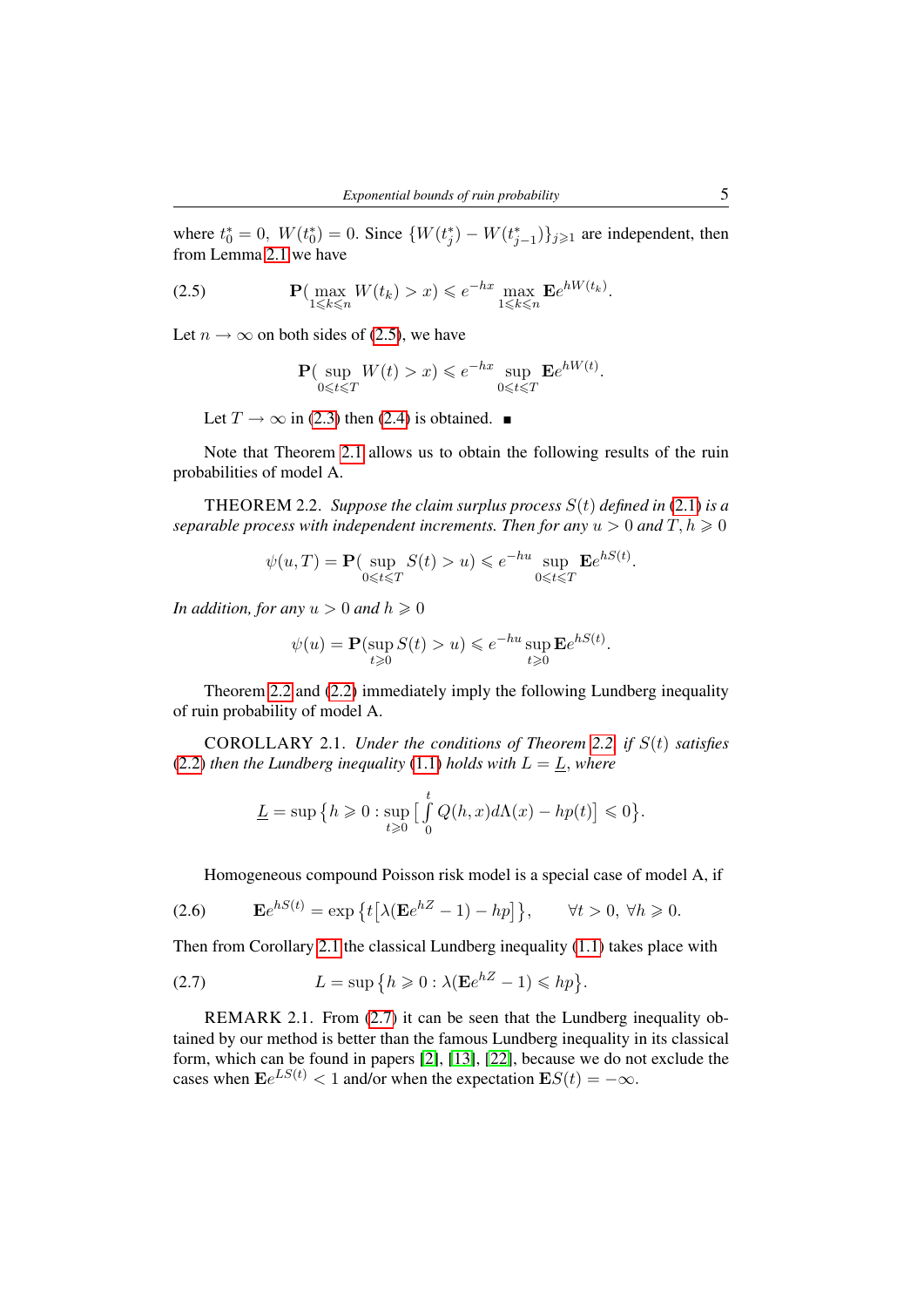2.2. Non-homogeneous risk model with interest rate. As we all know, interest rate is one of the important factors that affect the evolution of the reserves of the company. And underline that all risk models under rates of interest are automatically non-homogeneous. This fact gives us additional motivations in our research of non-homogeneous risk models. Thus in this subsection we consider the nonhomogeneous compound Poisson risk model with interest rate.

Here we consider the following model

**Model B:** Let  $N(t)$ ,  $Z(t)$  and  $p(t)$  be as in model A, suppose that for any  $t_2 > t_1 \geq 0$  risk reserve process  $R(t)$  satisfies the following property

$$
R(t_2) = (1 + \alpha(t_1, t_2))R(t_1) + (1 + \beta(t_1, t_2))[p(t_2) - p(t_1)] - [q(t_2) - q(t_1)],
$$

where  $(1 + \alpha(t_1, t_2))R(t_1)$  is the accumulated value of  $R(t_1)$  from  $t_1$  to  $t_2$  under interest rate  $\alpha(t_1, t_2)$  and  $(1 + \beta(t_1, t_2))[p(t_2) - p(t_1)]$  is the accumulated value of premiums collected from  $t_1$  to  $t_2$  under interest rate  $\beta(t_1, t_2)$ .

Here  $q(t)$  denotes the total claims over time interval [0, t]. Of course, in the first order we will consider the case when  $q(t) = \sum_{j=1}^{N(t)} Z(T_j)$ . We suppose that

<span id="page-5-1"></span>
$$
(2.9) \qquad \beta(t_1, t_2) \geq 0 \qquad \text{and} \qquad \alpha(t_1, t_2) \geq e^{r(t_2) - r(t_1)}, \qquad \forall t_2 > t_1 \geq 0,
$$

where  $r(t)$  is non-decreasing and  $r(0) = 0$ . So we have from [\(2.8\)](#page-5-0) and [\(2.9\)](#page-5-1) that

$$
R(t_2) \geqslant e^{r(t_2)-r(t_1)}R(t_1)-[S(t_2)-S(t_1)],
$$

with  $S(t) = q(t) - p(t)$ . Hence for all  $t_2 > t_1 \ge 0$ 

<span id="page-5-2"></span>
$$
(2.10) \t e^{-r(t_2)} R(t_2) \geq e^{-r(t_1)} R(t_1) - e^{-r(t_2)} [S(t_2) - S(t_1)].
$$

<span id="page-5-3"></span>From the inequality [\(2.10\)](#page-5-2) for any  $0 = t_0 < t_1 < t_2 < \cdots < t_m = t$  we have

$$
e^{-r(t)}R(t) - u = \sum_{k=1}^{m} [e^{-r(t_k)}R(t_k) - e^{-r(t_{k-1})}R(t_{k-1})]
$$
  
(2.11) 
$$
\geq -\sum_{k=1}^{m} e^{-r(t_k)}[S(t_k) - S(t_{k-1})].
$$

If  $S(t)$  is a function of bounded variation, then standard arguments allow us, as  $m \to \infty$ , to change the sum in the right hand side of [\(2.11\)](#page-5-3) by the integral

<span id="page-5-4"></span>(2.12) 
$$
e^{-r(t)}R(t) \geq u - \int_{0}^{t} e^{-r(x)}dS(x) = u - Y(t), \qquad \forall t > 0.
$$

In addition, from  $(2.12)$  we have

$$
(2.13) \ \psi(u) = \mathbf{P}(\inf_{t \ge 0} R(t) < 0) = \mathbf{P}(\inf_{t \ge 0} e^{-r(t)} R(t) < 0) \le \mathbf{P}(\sup_{t \ge 0} Y(t) > u).
$$

<span id="page-5-0"></span> $(2.8)$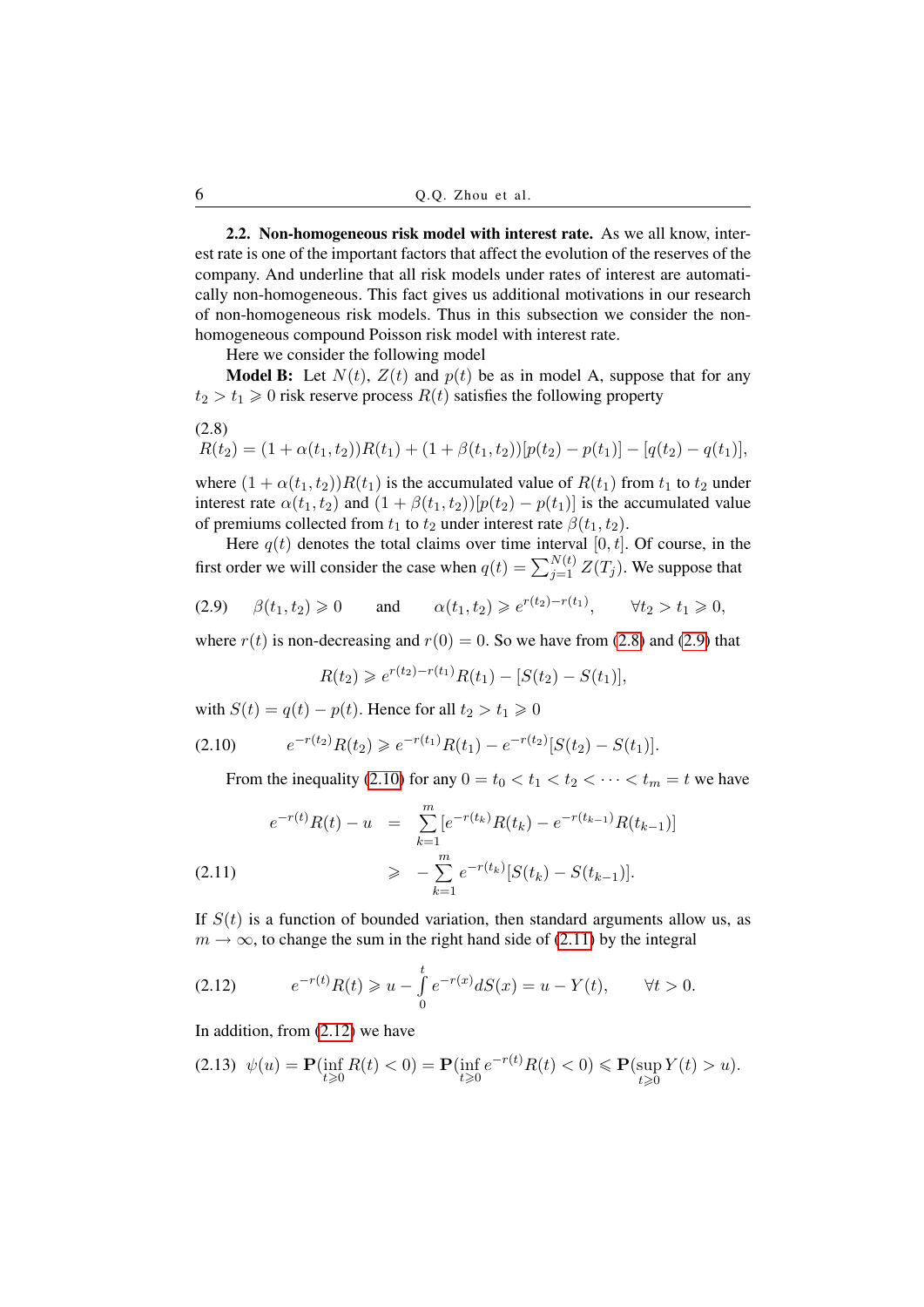It is easy to see that if the integral in  $(2.12)$  has sense for some process  $S(t)$ with independent increments and non-random  $r(t)$ , then  $Y(t)$  is also a process with independent increments. This fact and [\(2.12\)](#page-5-4) imply the following assertion.

<span id="page-6-1"></span>THEOREM 2.3. Suppose that  $(2.12)$  holds where  $Y(t)$  is a separable pro*cess with independent increments. Then all the assertions of Theorem [2.2](#page-4-1) take place with*  $Y(t)$  *instead of*  $S(t)$ *.* 

<span id="page-6-3"></span>COROLLARY 2.2. *Under the assumptions of Theorem [2.3,](#page-6-1) also assume that*

<span id="page-6-2"></span>
$$
\mathbf{E}e^{hY(t)} = e^{a(h,t)},
$$

*where*

$$
a(h,t):=-h\int\limits_0^te^{-r(x)}dp(x)+\int\limits_0^tQ(he^{-r(x)},x)d\Lambda(x).
$$

*Then the Lundberg inequality* [\(1.1\)](#page-1-0) *holds with*  $L = L^*$ , *where* 

$$
L^* = \sup \big\{ h \geqslant 0 : \sup_{t \geqslant 0} a(h, t) \leqslant 0 \big\}.
$$

This assertion is an analogue of Corollary [2.1](#page-4-2) for models without rates of interest.

REMARK 2.2. Suppose the representation [\(2.2\)](#page-3-0) takes place with a nondecreasing function  $\Lambda(\cdot)$  and natural continuity assumptions on function  $Q(\cdot, \cdot)$ in the domain where it is finite. It is not difficult to understand that if the integral in  $(2.12)$  makes sense for some process  $S(t)$  with independent increments and non-random function  $r(t)$  of bounded variation then  $Y(t)$  is also a process with independent increments such that

$$
\mathbf{E}e^{hY(t)} = e^{a(h,t)} \quad \text{with} \quad a(h,t) := -h \int_{0}^{t} e^{-r(x)} dp(x) + \int_{0}^{t} Q(he^{-r(x)}, x) d\Lambda(x).
$$

We can refer to Paulsen [\[21\]](#page-18-19) for more details. Thus the assumption  $(2.14)$  in Corollary [2.2](#page-6-3) is reasonable

REMARK 2.3. Note that Theorems [2.2](#page-4-1) and [2.3](#page-6-1) immediately come from Theorem [2.1.](#page-3-1)

### 3. APPLICATIONS OF MAIN RESULTS

<span id="page-6-0"></span>In this section, we consider several applications of our general results with a special attention to new possibilities for the behavior of probability  $\psi(u)$  in nonhomogeneous cases. First, we investigate periodic and quasi-periodic risk models which are also automatically non-homogeneous. Second, we put forward a new non-homogeneous risk model and study its probability of ruin.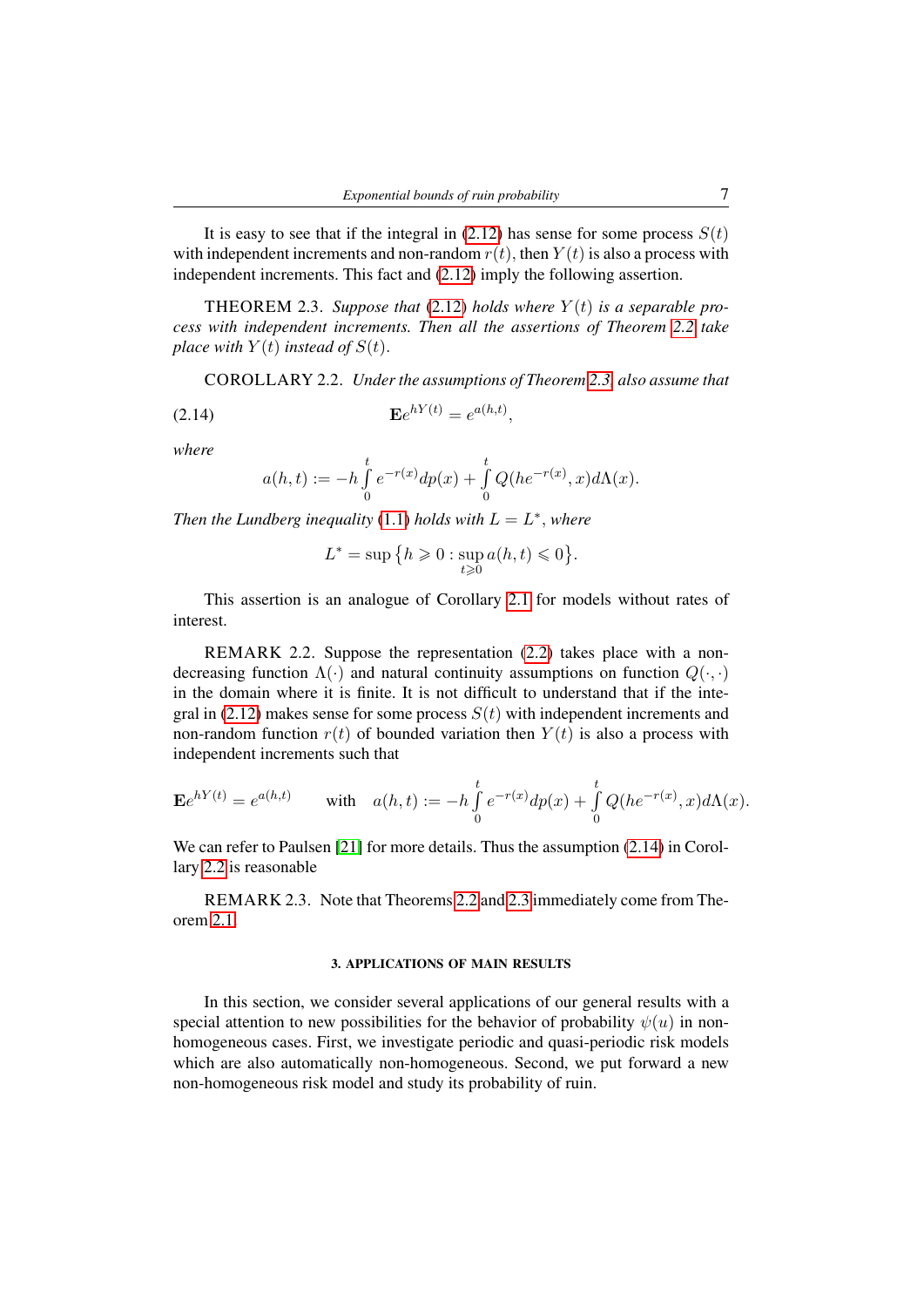3.1. Periodic and quasi-periodic risk models. In this subsection, we study the risk models which take place in the periodic environment. For the classical periodic case, Asmussen and Rolski [\[3\]](#page-18-21) has shown that the adjustment coefficient in the periodical risk model is the same as for the standard time-homogeneous compound Poisson risk process obtained by averaging the parameters over one period. Here we study the general periodic risk models with interest rates.

In the following, under the conditions of Theorem [2.3,](#page-6-1) we also assume that  $\Lambda(t)$  has density  $\Lambda'(t)$  and the aggregate premium income  $p(t)$  has density  $p'(t)$ . Then [\(2.14\)](#page-6-2) can be rewritten as

$$
\mathbf{E}e^{hY(t)} = \exp\Big\{-\int\limits_0^t he^{-r(x)}p'(x)dx + \int\limits_0^t (\mathbf{E}e^{he^{-r(x)}Z(x)} - 1)\Lambda'(x)dx\Big\}, \qquad \forall t > 0.
$$

<span id="page-7-1"></span>COROLLARY 3.1. Suppose there exist real numbers  $l, t_0 > 0$  and  $\widetilde{L} > 0$ *such that for any*  $t \geq t_0$ 

$$
\mathbf{E}e^{L(Y(t+l)-Y(t))} \leq 1.
$$

*Then under the conditions of Theorem [2.3,](#page-6-1) the assertions in Theorem [2.3](#page-6-1) hold for each*  $h \in [0, L]$  *with* 

(3.2) 
$$
\sup_{t \geq 0} \mathbf{E} e^{hY(t)} = \sup_{0 \leq t < t_0 + l} \mathbf{E} e^{hY(t)}.
$$

*In addition, for any*  $u > 0$ 

$$
\psi(u) \leqslant \inf_{h \in [0,\widetilde{L}]} \left\{ e^{-hu} \sup_{0 \leqslant t < t_0 + l} \mathbf{E} e^{hY(t)} \right\} \leqslant C_1 e^{-\widetilde{L}u},
$$

where  $C_1 := \sup_{0 \leqslant t < t_0 + l} \mathbf{E} e^{LY(t)}$ .

P r o o f. For any  $t \geq t_0 + l$ , random variables  $\Delta_{n,l} = Y(t) - Y(t - l)$  and  $Y(t - l)$  are independent. Hence for each  $h \in [0, \tilde{L}],$ 

<span id="page-7-0"></span>
$$
(3.3)
$$

$$
\mathbf{E}e^{h\Delta_{n,l}} \leqslant (\mathbf{E}e^{\widetilde{L}\Delta_{n,l}})^{h/\widetilde{L}} \leqslant 1 \quad \text{and} \quad \mathbf{E}e^{hY(t)} = \mathbf{E}e^{h\Delta_{n,l}}\mathbf{E}e^{hY(t-l)} \leqslant \mathbf{E}e^{hY(t-l)}.
$$

Using induction with respect to  $t$  it is not difficult to obtain from  $(3.3)$  that for any  $t \geq t_0 + l$  and  $h \in [0, L]$ 

$$
\mathbf{E}e^{hY(t)} \leqslant \sup_{t < t_0 + l} \mathbf{E}e^{hY(t)}.
$$

Hence

$$
\sup_{0 \leq t < t_0 + l} \mathbf{E} e^{hY(t)} \leq \sup_{t \geq 0} \mathbf{E} e^{hY(t)} \leq \sup_{0 \leq t < t_0 + l} \mathbf{E} e^{hS(t)}, \qquad \forall h \in [0, \widetilde{L}],
$$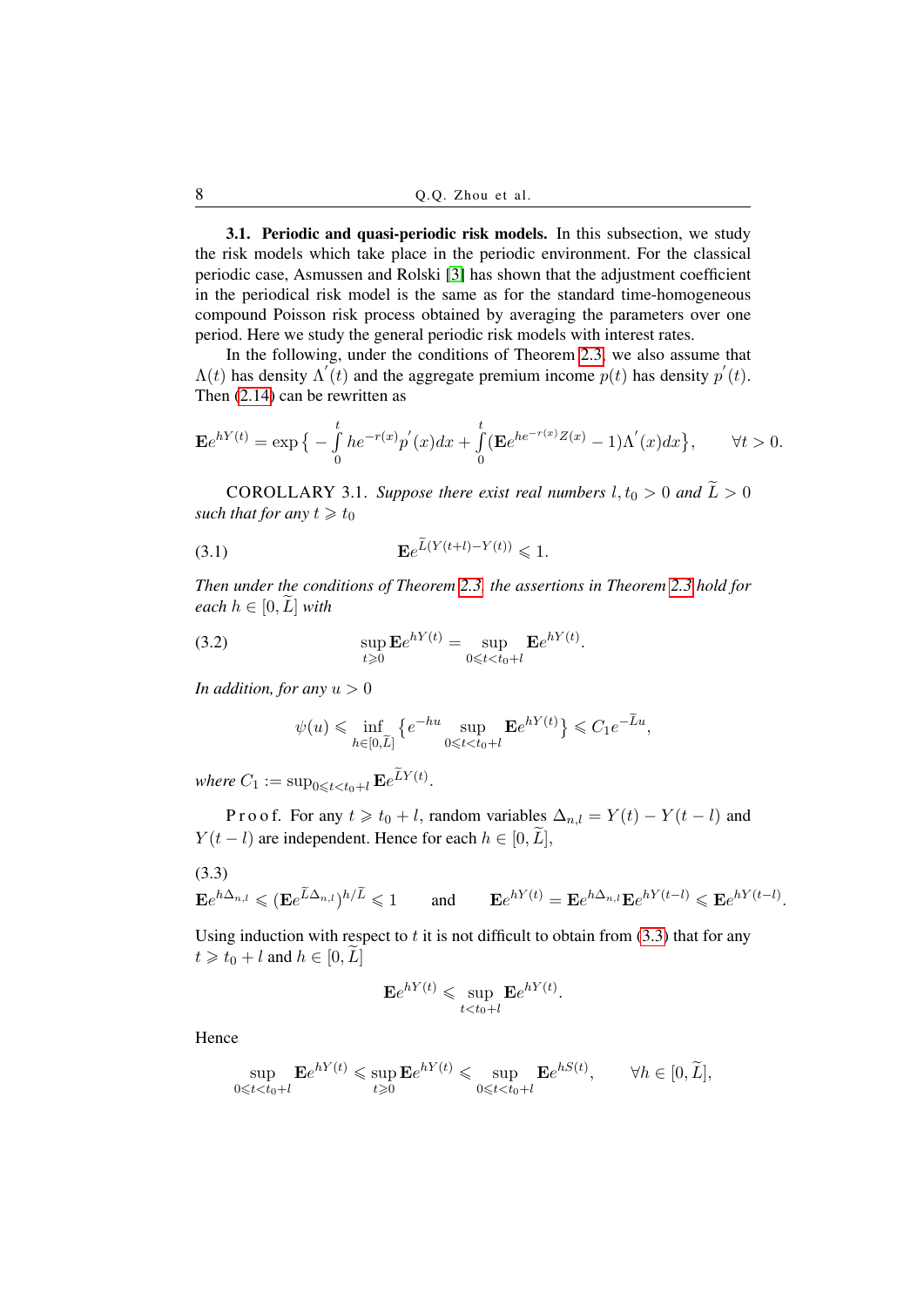i.e.,

$$
\sup_{t\geq 0} \mathbf{E} e^{hS(t)} = \sup_{0\leq t < t_0+l} \mathbf{E} e^{hS(t)}, \qquad \forall h \in [0, \widetilde{L}].
$$

The rest of assertions come from Theorem [2.3](#page-6-1) and Corollary [2.2.](#page-6-3)

<span id="page-8-2"></span>THEOREM 3.1. *Suppose there exists a real number* l > 0 *such that for each*  $h \in [0, L(Y(l))]$  *and any*  $t \geq 0$ 

<span id="page-8-0"></span>(3.4) 
$$
e^{r(t+l)}\big[\mathbf{E}e^{he^{-r(t+l)}Z(t+l)} - 1\big] \leq e^{r(t)}\big[\mathbf{E}e^{he^{-r(t)}Z(t)} - 1\big],
$$

*where*

<span id="page-8-3"></span>(3.5) 
$$
L(Y(l)) := \sup \{ h \geq 0 : \mathbf{E}e^{hY(l)} \leq 1 \}.
$$

*Assume also that for any*  $t \ge 0$ 

<span id="page-8-1"></span>(3.6)

$$
e^{-r(t+l)}\Lambda^{'}(t+l) \leq e^{-r(t)}\Lambda^{'}(t) \qquad \text{and} \qquad e^{-r(t+l)}p^{'}(t+l) \geq e^{-r(t)}p^{'}(t).
$$

*Then under the conditions of Theorem [2.3,](#page-6-1) all the assertions in Theorem [2.3](#page-6-1) hold for each*  $h \in [0, L(Y(l))]$  *with* 

(3.7) 
$$
\sup_{t\geqslant 0} \mathbf{E} e^{hY(t)} = \sup_{0\leqslant t\leqslant l} \mathbf{E} e^{hY(t)}.
$$

*In addition, for any*  $u > 0$ 

$$
\psi(u) \le \inf_{h \in [0, L(Y(l))]} \{e^{-hu} \sup_{0 \le t \le l} \mathbf{E} e^{hY(t)}\} \le C_2 e^{-L(Y(l))u},
$$

where  $C_2 := \sup_{0 \leq t \leq l} \mathbf{E} e^{L(Y(l))Y(t)}$ .

P r o o f. For any  $t > l$ , random variables  $\Delta_{n,l} := Y(t) - Y(t-l)$  and  $Y(t-l)$  $l$ ) are independent, then

$$
\mathbf{E}e^{hY(t)} = \mathbf{E}e^{hY(t-l)}\mathbf{E}e^{h\Delta_{n,l}}.
$$

Let

 $F(t) := \int_0^t$ t*−*l  $G(x)dx$ , where  $G(x) := -he^{-r(x)}p'(x) + (\mathbf{E}e^{he^{-r(x)}Z(x)} - 1)\Lambda'(x)$ .

Then

$$
\mathbf{E}e^{h\Delta_{n,l}}=e^{F(t)}.
$$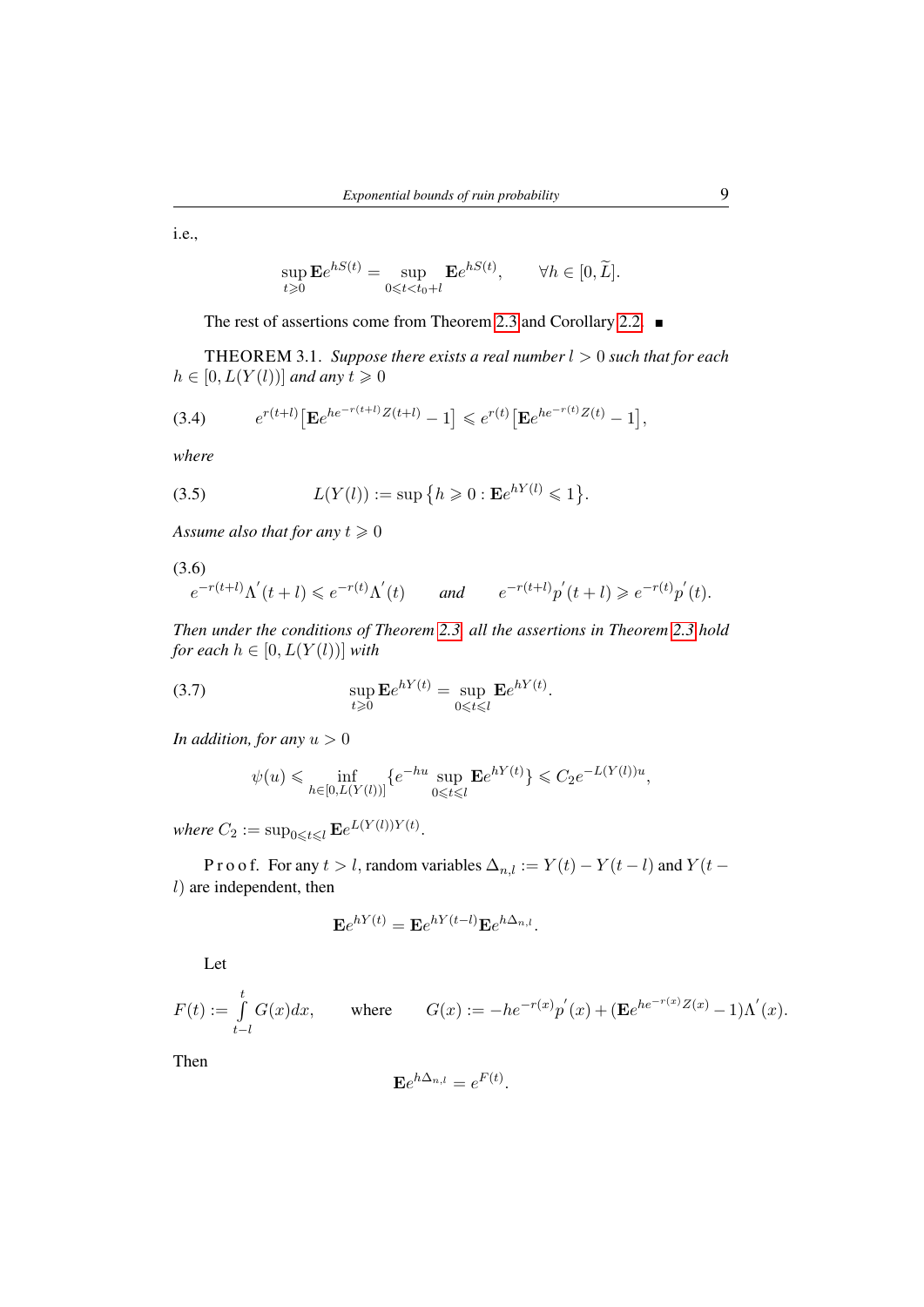Under the conditions of [\(3.4\)](#page-8-0) and [\(3.6\)](#page-8-1) we have

$$
F'(t) = G(t) - G(t - l)
$$
  
=  $h(e^{-r(t-l)}p'(t-l) - e^{-r(t)}p'(t)) + (\mathbf{E}e^{he^{-r(t)}Z(t)} - 1)\Lambda'(t)$   
 $- (\mathbf{E}e^{he^{-r(t-l)}Z(t-l)} - 1)\Lambda'(t - l)$   
=  $h(e^{-r(t-l)}p'(t-l) - e^{-r(t)}p'(t)) + e^{-r(t)}\Lambda'(t) \cdot e^{r(t)} [\mathbf{E}e^{he^{-r(t)}Z(t)} - 1]$   
 $-e^{-r(t-l)}\Lambda'(t - l) \cdot e^{r(t-l)} [\mathbf{E}e^{he^{-r(t-l)}Z(t-l)} - 1]$   
 $\leq 0.$ 

Thus  $F(t)$  is non-increasing such that

$$
\mathbf{E}e^{h\Delta_{n,l}} = e^{F(t)} \leqslant e^{F(l)} = \mathbf{E}e^{hY(l)} \leqslant 1, \qquad \forall h \in [0, L(Y(l))].
$$

Therefore, we obtain that

<span id="page-9-0"></span>(3.8) 
$$
\mathbf{E}e^{hS(t)} \leqslant \mathbf{E}e^{hS(t-l)}, \qquad \forall h \in [0, L(Y(l))].
$$

Using induction with respect to  $t$  it is not difficult to obtain from  $(3.8)$  that for any  $t > l$  and  $h \in [0, L(Y(l))]$ 

$$
\mathbf{E}e^{hS(t)} \leqslant \sup_{0 \leqslant t \leqslant l} \mathbf{E}e^{hS(t)}.
$$

Hence

<span id="page-9-1"></span>
$$
(3.9) \quad \sup_{0 \le t \le l} \mathbf{E}e^{hS(t)} \le \sup_{t \ge 0} \mathbf{E}e^{hS(t)} \le \sup_{0 \le t \le l} \mathbf{E}e^{hS(t)}, \qquad \forall h \in [0, L(Y(l))].
$$

Then the results are proved from [\(3.9\)](#page-9-1), Theorem [2.3](#page-6-1) and Corollary [2.2.](#page-6-3)  $\blacksquare$ 

The following corollary is a special case of Theorem [3.1.](#page-8-2)

<span id="page-9-2"></span>COROLLARY 3.2. *Suppose there exists a real number*  $l > 0$ *, such that for*  $all t \geq 0$  *claim sizes*  $Z(t+l)$  *and*  $Z(t)$  *are identically distributed. And also assume that* [\(3.6\)](#page-8-1) *holds. Then the assertions of Theorem [3.1](#page-8-2) still hold.*

Model satisfying conditions of Corollary [3.1](#page-7-1) or Theorem [3.1](#page-8-2) will be called quasi-periodic. Model satisfying conditions of Corollary [3.2](#page-9-2) with

$$
\forall t \ge 0
$$
,  $e^{-r(t+l)} \Lambda'(t+l) = e^{-r(t)} \Lambda'(t)$  and  $e^{-r(t+l)} p'(t+l) = e^{-r(t)} p'(t)$ ,

is called periodic (or even purely periodic).

REMARK [3.1](#page-8-2). Let  $r(t) \equiv 0$  in Corollary 3.1 or Theorem 3.1 then it is not difficult to see that the similar results also hold for periodic risk models without interest rates.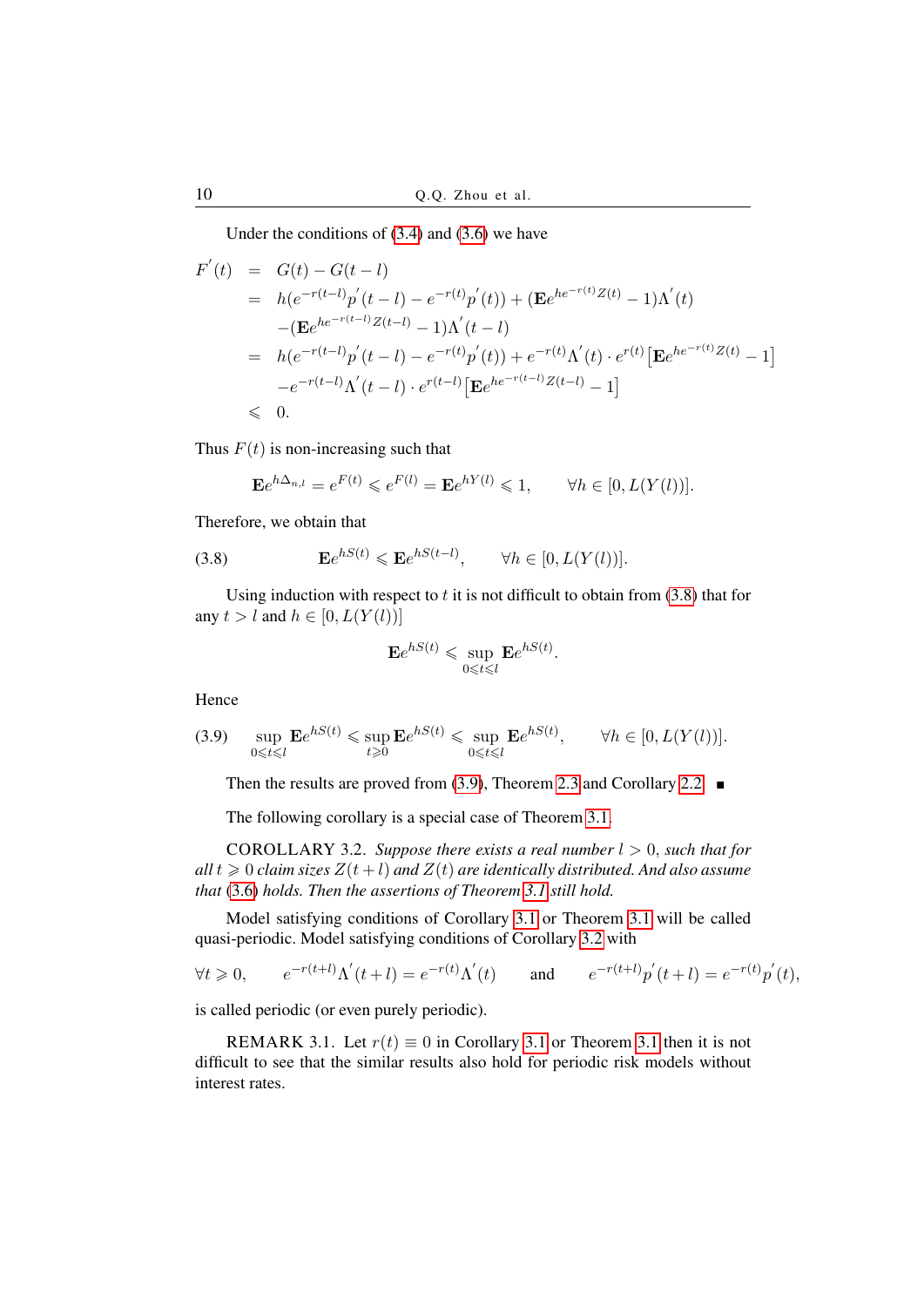REMARK 3.2. From Theorem [3.1](#page-8-2) we find several evident advantages of our results comparing with the results in Asmussen and Rolski [\[3\]](#page-18-21). Firstly, in Theorem [3.1](#page-8-2) if we let  $r(t) = 0$  and, let [\(3.4\)](#page-8-0) and [\(3.6\)](#page-8-1) be equalities, then we can obtain the results which were presented in [\[3\]](#page-18-21). Secondly, from Remark [2.1](#page-4-4) and [\(3.5\)](#page-8-3) it is easy to see that our estimate is better. Thirdly, we do not use the relatively difficult method by a change of measure which needs technical details. Our proof is based on a martingale approach with less assumptions.

EXAMPLE 3.1. Suppose the period  $l = 2$  and the claim sizes  $Z(t)$  have exponential distribution  $f(x) = e^{-x}$ ,  $x > 0$ . We also assume that  $p'(t) = 4t$  and  $\Lambda(t) = 1$ , then they satisfy all the conditions of Theorem [3.1](#page-8-2) with  $r(t) = 0$ .

We can calculate that for  $h < 1$ 

$$
\mathbf{E}e^{hZ(t)} = \int_{0}^{\infty} e^{hx} e^{-x} dx = 1/(1-h).
$$

Then for any  $t > 0$ 

$$
\mathbf{E}e^{hS(t)} = \exp \left\{ -h \int_{0}^{t} 4x dx + \int_{0}^{t} h/(1-h) dx \right\}
$$

$$
= \exp \left\{ -2ht^{2} + th/(1-h) \right\}.
$$

It is easy to see that

$$
L(S(2)) = \sup\{h \ge 0 : \mathbf{E}e^{hS(2)} \le 1\} = 3/4.
$$

Then by Theorem [3.1,](#page-8-2) for any  $u > 0$  we have

$$
\psi(u) \leqslant \inf_{h \in [0, 3/4]} \left\{ e^{-hu} \sup_{0 \leqslant t \leqslant 2} \mathbf{E} e^{h S(t)} \right\} \leqslant (3/2) e^{-(3/4)u}.
$$

3.2. United risk model. Insurance companies can reduce the probability of ruin by investing their assets in risk-free assets or risky assets. In addition, some insurance companies may transfer part of the claims to the reinsurance company to reduce the probability of ruin. More details about the investment and reinsurance can be found in Schmidli [\[23\]](#page-18-22) and, Bai and Guo [\[4\]](#page-18-23).

Here we consider an interesting risk model in which a number of claim surplus processes are incorporated such that the ith claim surplus process is added at time  $t^{(i)}$ , which means that at time  $t^{(i)}$  the insurance company will get another premium income with new premium rate and may need to pay new claims. Here we call these claim surplus processes as a number of branches of the insurance company such that branch *i* begins to work at time  $t^{(i)}$ .

Let  $S^{(0)}(t)$ ,  $S^{(1)}(t)$ ,  $S^{(2)}(t)$ ,... be a sequence of independent claim surplus processes such that for any  $t > 0$ 

$$
S^{(i)}(t) = \sum_{k=1}^{N^{(i)}(t)} Z^{(i)}(T_k^{(i)}) - p^{(i)}t, \qquad i = 0, 1, ..., \qquad \text{with} \quad S^{(i)}(0) = 0,
$$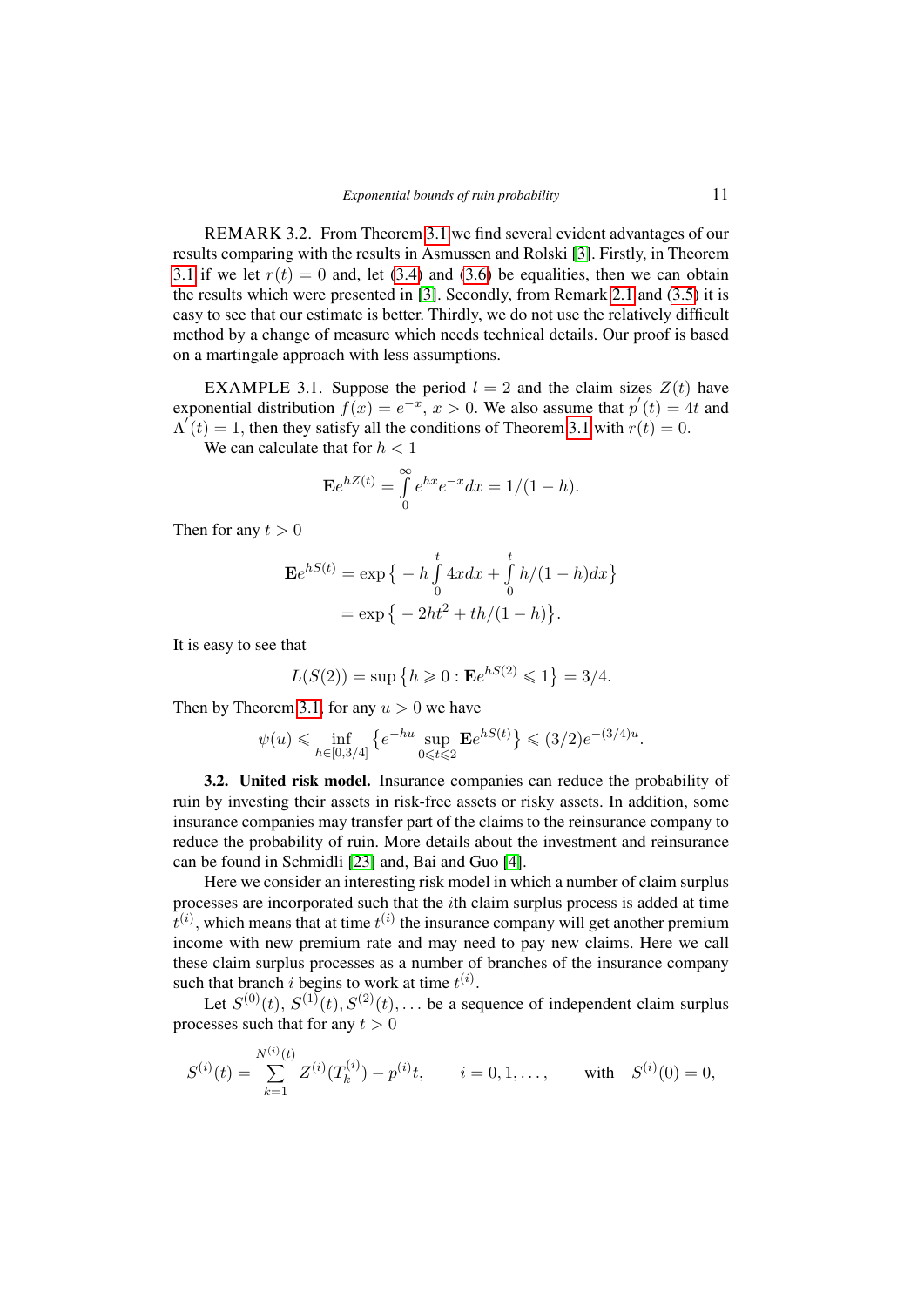where  $N^{(i)}(t)$  is the Poisson process with intensity  $\lambda^{(i)}$ ,  $p^{(i)}$  is the non-random premium rate and  $\{Z^{(i)}(T_k^{(i)})\}$  $(k_k^{(i)})$ ,  $k = 0, 1, 2, \ldots$ } are i.i.d. claim sizes which are independent of  $N^{(i)}(t)$  where

$$
T_k^{(i)} := \min\{t \ge 0 : N^{(i)}(t) \ge k\}, \qquad k = 0, 1, \dots.
$$

From [\(2.6\)](#page-4-5) that for each  $i = 0, 1, 2, \ldots$  and any  $h \ge 0$ 

<span id="page-11-3"></span>(3.10) 
$$
\mathbf{E}e^{hS^{(i)}(t)} = e^{ta^{(i)}(h)}
$$
 with  $a^{(i)}(h) = \lambda^{(i)}(\mathbf{E}e^{hZ^{(i)}} - 1) - hp^{(i)}$ .

And let  $0 = t^{(0)} < t^{(1)} < \dots$  be a sequence of non-random times. Define a new claim surplus process

<span id="page-11-0"></span>(3.11) 
$$
S(t) := \sum_{i=0}^{\infty} S^{(i)}((t-t^{(i)})^+).
$$

We may interpret  $S^{(i)}(t)$  as a process describing the *ith* class of business of the insurance company which begins to work at time  $t^{(i)}$ .

Thus we consider the following surplus process

<span id="page-11-1"></span>
$$
(3.12) \t R(t) = u - S(t), \t \forall t \geq 0,
$$

with the initial surplus  $R(0) = u > 0$  and  $S(t)$  defined in [\(3.11\)](#page-11-0). In this case, we say that the insurer's surplus  $R(t)$  defined in [\(3.12\)](#page-11-1) varies according to the united risk model.

We can see that this model can also be studied by applying model A. For any  $t > 0$  and  $h \ge 0$  introduce notations

<span id="page-11-4"></span>(3.13)

$$
a(h,t) = \sum_{i=0}^{\infty} (t - t^{(i)}) + a^{(i)}(h), \qquad a_k(h) = \sum_{i=1}^k (t^{(k)} - t^{(i)}) a^{(i)}(h), \qquad a(h) = \sup_{k \geq 0} a_k(h).
$$

# And also introduce notations

$$
(3.14) \quad \overline{L} := \sup \{ h \geq 0 : a(h) \leq 0 \}, \qquad L^{(i)} := \sup \{ h \geq 0 : a^{(i)}(h) \leq 0 \}.
$$

COROLLARY 3.3. *Under the above statements, suppose* S(t) *defined in* [\(3.11\)](#page-11-0) *is a separable process with independent increments then the Lundberg inequality in* [\(1.1\)](#page-1-0) *holds with*  $L := \overline{L}$  *where* 

<span id="page-11-2"></span>
$$
(3.15) \tL^{(0)} \geqslant \overline{L} \geqslant \inf_{i \geqslant 0} L^{(i)}.
$$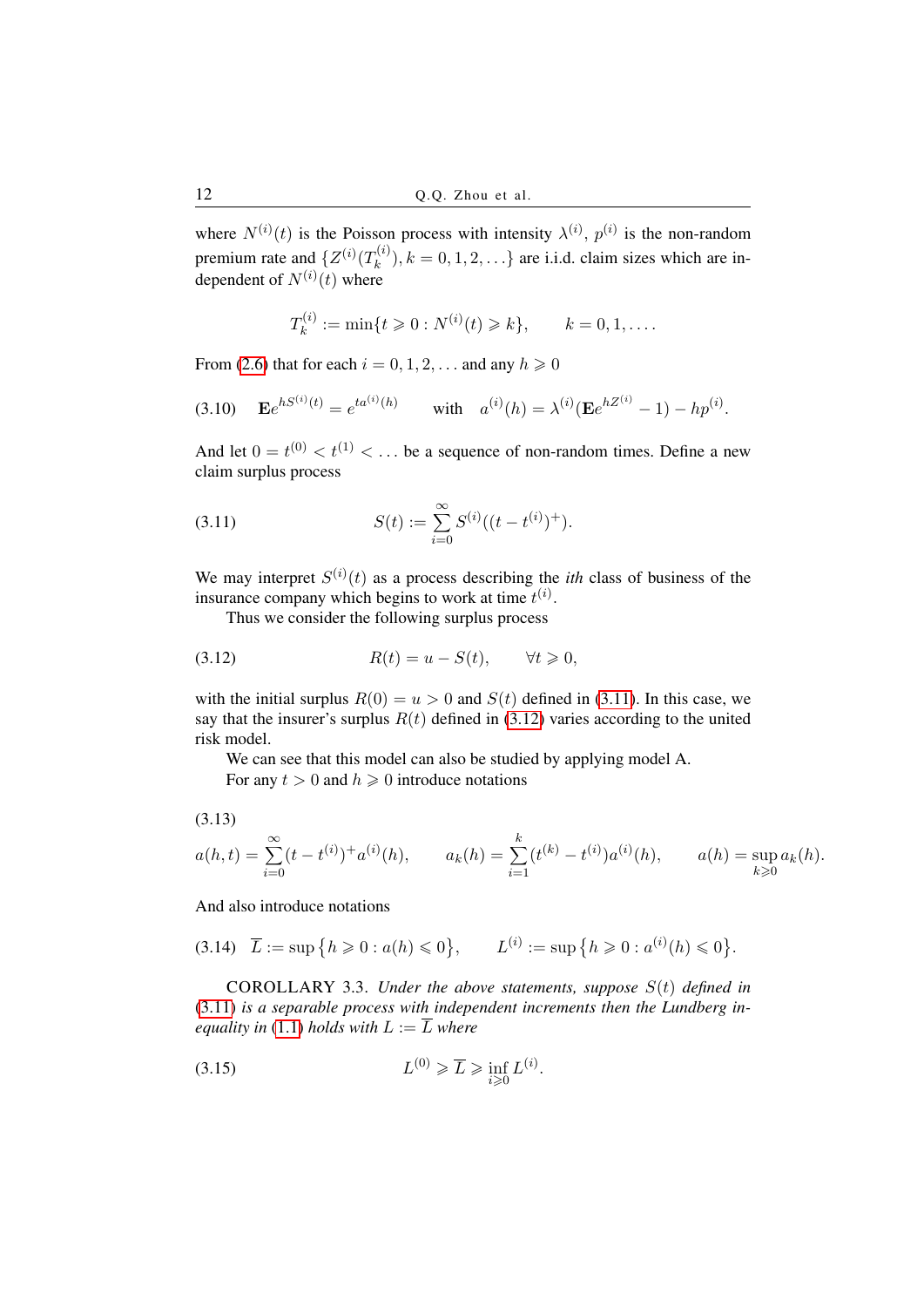P r o o f. First, it is clear that  $(3.15)$  holds. By  $(3.10)$ ,  $(3.11)$  and the property of independence, we get that

$$
\mathbf{E}e^{hS(t)} = \prod_{i=0}^{\infty} \mathbf{E}e^{hS^{(i)}((t-t^{(i)})^{+})}
$$
  
= 
$$
\prod_{i=0}^{\infty} e^{(t-t^{(i)})^{+}a^{(i)}(h)}
$$
  
= 
$$
\sum_{i=0}^{\infty} (t-t^{(i)})^{+}a^{(i)}(h)
$$
  
= 
$$
e^{a(h,t)}.
$$

By [\(3.13\)](#page-11-4) it is obvious that

$$
\sup_{t\geqslant 0}a(h,t)=\sup_{k\geqslant 0}a_k(h),
$$

since  $a(h, \cdot)$  is a linear piecewise function.

The rest of the proof comes from Theorem [2.2,](#page-4-1) we omit it here.  $\blacksquare$ 

Next we are going to present an example such that  $\overline{L} = L^{(0)}$ .

EXAMPLE 3.2. Suppose that  $L^{(0)} > 0$  and

$$
a^{(i)}(L^{(0)}) > 0, \qquad i = 1, 3, 5, 7, \dots,
$$

<span id="page-12-0"></span>
$$
(3.16) \t a^{(i-1)}(L^{(0)}) + a^{(i)}(L^{(0)}) \leq 0, \t i = 1, 3, 5, 7, \dots.
$$

It may be interpreted that claim surplus processes with numbers  $1, 3, 5, 7, \ldots$  have negative income. But before opening "bad" branch we open "good" branch with property [\(3.16\)](#page-12-0). In this case  $\overline{L} = L^{(0)}$ .

REMARK 3.3. If  $i = 0$  in the united risk model then it degenerates into a homogeneous compound Poisson risk model with

$$
\mathbf{E}e^{hS(t)} = exp\{t[\lambda^{(0)}(\mathbf{E}e^{hZ^{(0)}} - 1) - hp^{(0)}]\}.
$$

### 4. COMPARISONS WITH THE EXISTING RESULTS

In this section, we are going to continue studying the result of non-homogeneous renewal risk model from Zhou, Sakhanenko ang Guo [\[26\]](#page-18-20) and comparing with the results in Andrulyte et al. [\[1\]](#page-18-15), Kievinaite and  $\check{S}$ iaulys [\[16\]](#page-18-16), and Kizinevic<sup>̃</sup> and  $\dot{S}$ iaulys [\[18\]](#page-18-17).

Consider a class of risk processes  $R(t)$  with the following properties: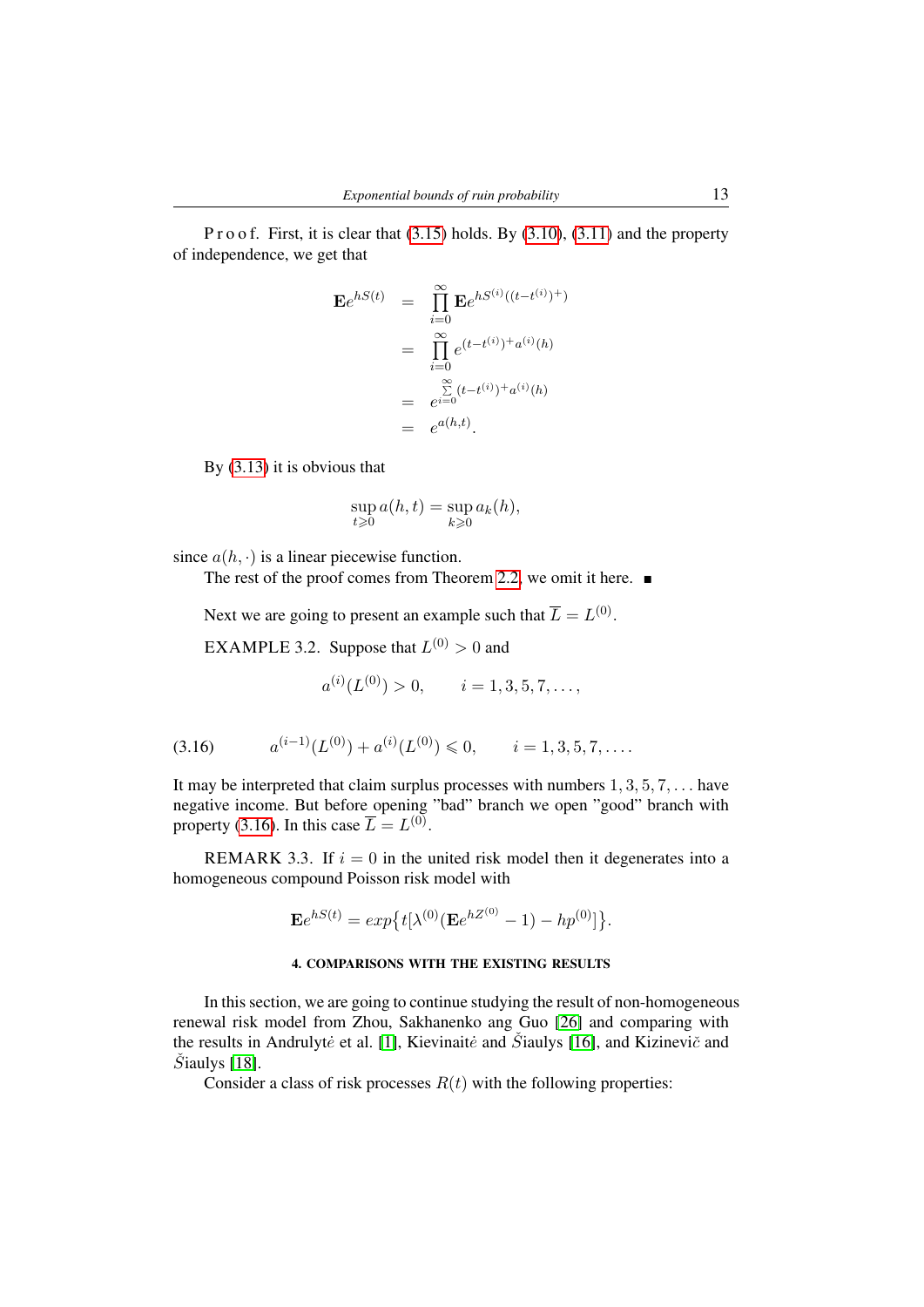(1) Process  $R(t)$  may have positive jumps only at random or non-random times  $T_1, T_2, \ldots$  such that

*∀k* = 1, 2, . . . ,  $T_{k+1} > T_k > T_0 := 0$  and  $T_n \to \infty$  *a.s.* 

(2) Process  $R(t)$  is monotone on each interval  $[T_{k-1}, T_k)$ ,  $k = 1, 2, \ldots$ , and  $R(0) = u > 0$ .

**Model R:** Assume the k-th claim  $Z_k$  occurs at time  $T_k$ , i.e.,

$$
-Z_k := R(T_k) - R(T_k - 0) \leq 0, \qquad \theta_k := T_k - T_{k-1} > 0, \qquad k = 1, 2, \dots.
$$

Suppose that on each interval  $[T_{k-1}, T_k)$  the premium rate is  $p_k$ , i.e.,

$$
\forall t \in [T_{k-1}, T_k), \qquad R(t) - R(T_{k-1}) = p_k(t - T_{k-1}), \qquad k = 1, 2, ....
$$

Assume also that random vectors

$$
(p_k, Z_k, \theta_k), \qquad k = 1, 2, \dots
$$

are mutually independent.

Then conditions (1) and (2) hold and the random variables

(4.1) 
$$
Y_k = R(T_{k-1}) - R(T_k) = Z_k - p_k \theta_k = Z_k - X_k, \qquad k = 1, 2, ...
$$

are also mutually independent in which  $X_k := p_k \theta_k$  is the nonnegative accumulated premium over a period of time  $\theta_k$ . Model R is also called non-homogeneous renewal risk model which is different from the model A introduced in section [2.1.](#page-2-2) The ruin probability of model R is that for any  $u > 0$ 

$$
\psi(u) = \mathbf{P}(\sup_{k \ge 1} S_k > u),
$$

where  $S_k = Y_1 + Y_2 + \ldots + Y_k$ . Theorem 1 of [\[26\]](#page-18-20) states that for any  $u > 0$  and  $h \geqslant 0$ 

<span id="page-13-0"></span>(4.2) 
$$
\psi(u) \leqslant e^{-hu} \sup_{n \geqslant 1} \mathbf{E} e^{hS_n}.
$$

Then, we are going to estimate  $\mathbf{E}e^{hS_n}$  in [\(4.2\)](#page-13-0) to obtain a further explicit upper bound of ruin probability of non-homogeneous renewal risk model and compare our estimation with the results in Andrulyte et al. [\[1\]](#page-18-15), Kievinaite and Šiaulys [\[16\]](#page-18-16), and Kizinevič and  $\tilde{S}$ iaulys [\[18\]](#page-18-17).

The following simple assertion will be useful below.

LEMMA 4.1. *Let random variables* Y1, Y2, . . . *have finite expectations. Then for any*  $h \geqslant 0$  *and*  $m \geqslant 1$ 

<span id="page-13-2"></span>(4.3) 
$$
M_m(h) := \max_{1 \leq k \leq m} \mathbf{E} e^{hS_k} \leqslant e^{hC_m} \mathbf{E} e^{hS_m},
$$

*where*

<span id="page-13-1"></span>(4.4) 
$$
0 \leq C_m := \max_{1 \leq k \leq m} \mathbf{E} S_k - \mathbf{E} S_m < \infty.
$$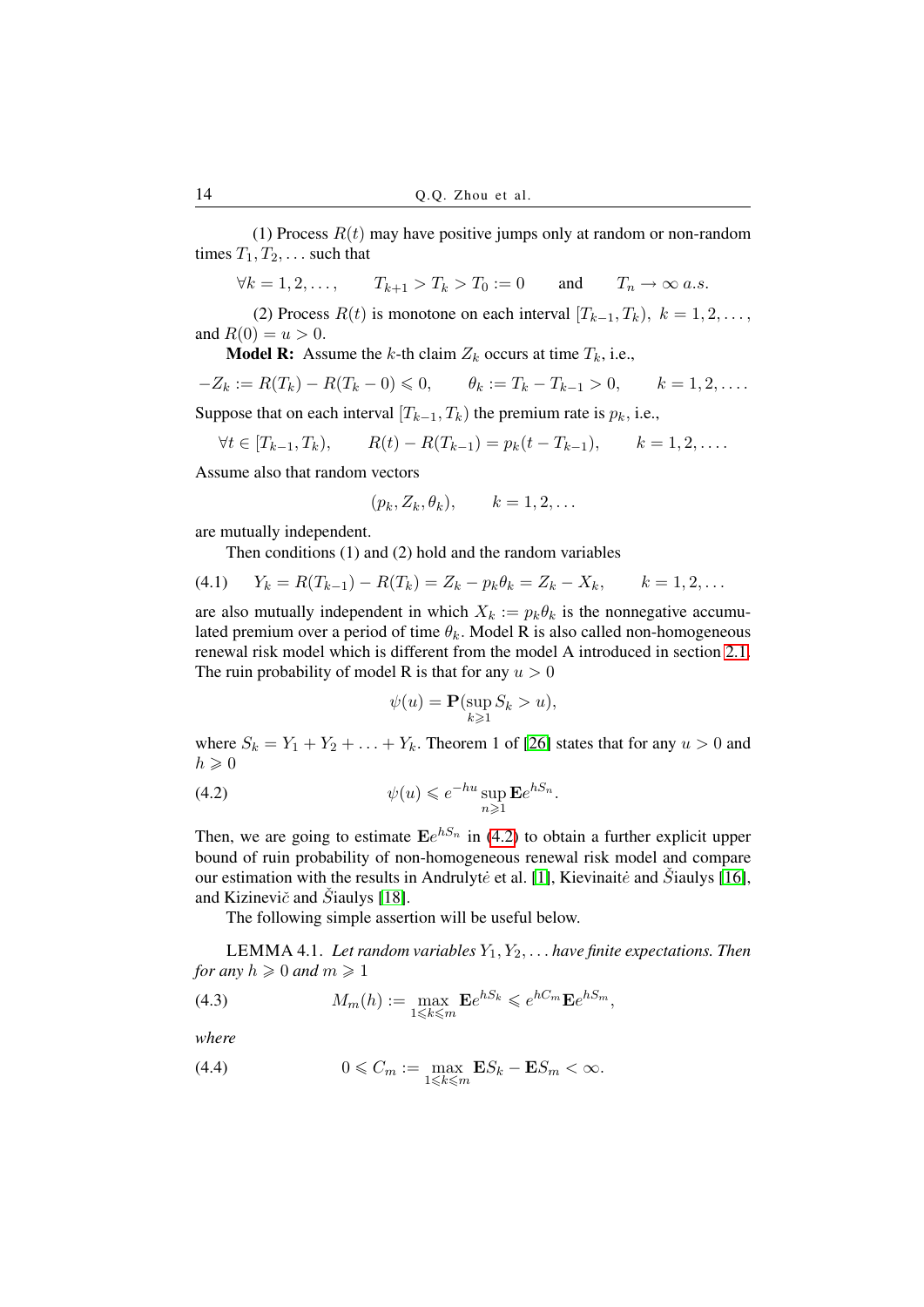P r o o f. For any  $1 \le k \le m$  and  $h \ge 0$ , by the Jensen's inequality in probability space we have

<span id="page-14-0"></span>(4.5)  
\n
$$
\mathbf{E}e^{hS_n} = \mathbf{E}e^{hS_k} \cdot \mathbf{E}e^{h(S_m - S_k)} \ge \mathbf{E}e^{hS_k} \cdot e^{h(\mathbf{E}S_m - \mathbf{E}S_k)} \ge \mathbf{E}e^{hS_k} \cdot e^{-hC_m}.
$$

From [\(4.5\)](#page-14-0) we immediately have

<span id="page-14-1"></span>
$$
\mathbf{E}e^{hS_k} \leqslant e^{hC_m}\mathbf{E}e^{hS_m}.
$$

By taking maximum on both sides of [\(4.6\)](#page-14-1) over  $1 \le k \le m$  the result is obtained. n

The following inequality is evident and useful for us: for any  $h \geq 0$  and  $1 \leq$  $m \leqslant n$ 

<span id="page-14-2"></span>(4.7) 
$$
M(h) := \sup_{n \geq 1} \mathbf{E} e^{hS_n} \leq M_m(h) \cdot \big( \sup_{n > m} \mathbf{E} e^{h(S_n - S_m)} \vee 1 \big).
$$

In fact, for any  $h \geqslant 0$  and  $1 \leqslant m \leqslant n$ 

$$
M(h) : = \sup_{n \geq 1} \mathbf{E}e^{hS_n}
$$
  
\n
$$
= (\sup_{n \leq m} \mathbf{E}e^{hS_n}) \vee (\sup_{n>m} \mathbf{E}e^{hS_n})
$$
  
\n
$$
= M_m(h) \vee {\sup_{n>m} \mathbf{E}e^{h(S_n - S_m)} \cdot e^{hS_m}}
$$
  
\n
$$
= M_m(h) \vee {\mathbf{E}e^{hS_m} \cdot \sup_{n>m} \mathbf{E}e^{h(S_n - S_m)}}
$$
  
\n
$$
\leq M_m(h) \cdot {\mathbf{1} \vee \sup_{n>m} \mathbf{E}e^{h(S_n - S_m)}}
$$

since  $\mathbf{E}e^{hS_m} \leqslant M_m(h)$ .

The estimations of  $M(h)$  and  $M_n(h)$  are the central technical problems in applications of [\(4.2\)](#page-13-0). Many ideas are known in this direction. The most famous ones are connected with papers of Bennett [\[5\]](#page-18-24) and Hoeffding [\[14\]](#page-18-25). In this section, we are going to recall and use the ideas from [\[5\]](#page-18-24) and [\[14\]](#page-18-25). First, by using the important limits of mathematical analysis such that  $\lim_{n\to\infty}(1+1/n)^n = e$  we have

$$
\mathbf{E}e^{hS_n} = \prod_{k=1}^n \mathbf{E}e^{hY_k} \leq \Big(\frac{1}{n}\sum_{k=1}^n \mathbf{E}e^{hY_k}\Big)^n \leq \exp\Big\{\sum_{k=1}^n (\mathbf{E}e^{hY_k} - 1)\Big\}.
$$

Next, introduce non-negative function  $g(x) = e^x - 1 - x \ge 0$  and note that

$$
\mathbf{E}e^{hY_k} = 1 + h\mathbf{E}Y_k + \mathbf{E}g(hY_k).
$$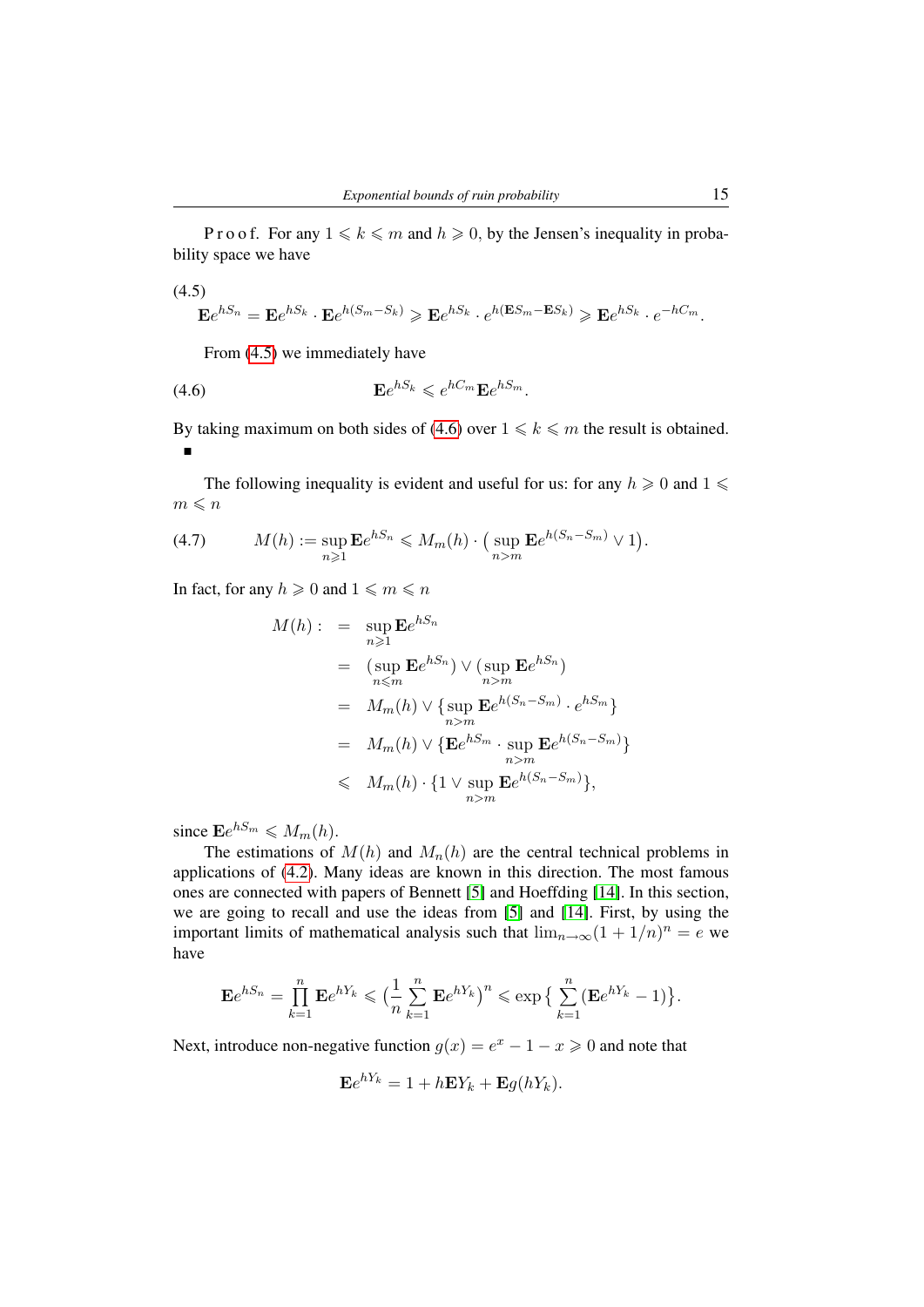From [\[5\]](#page-18-24) and [\[14\]](#page-18-25) we see that function  $g(x)$  has many useful properties. We are going to use them here. As we all know for each  $k = 1, 2, \ldots$ 

$$
Y_k = Z_k - X_k \quad \text{with} \quad X_k, Z_k \geqslant 0,
$$

then

$$
\mathbf{E}g(hY_k) = \mathbf{E}[g(hY_k) : Y_k \ge 0] + \mathbf{E}[g(hY_k) : Y_k < 0]
$$
\n
$$
= \mathbf{E}[g(hY_k^+)] + \mathbf{E}[g(-hY_k^-)] \le \mathbf{E}g(hZ_k) + \mathbf{E}g(-hX_k).
$$

It is easy to see that for any  $h, C \ge 0$ 

$$
\mathbf{E}g(-hX_k) \leqslant \frac{h^2}{2}\mathbf{E}\big[X_k^2: 0 < X_k \leqslant C\big] + h\mathbf{E}\big[X_k: X_k > C\big].
$$

But the most remarkable for our purpose is the following property: if  $H > 0$  by using the error term of Taylor expansion of  $e^x$  at  $x = 0$  such that  $\delta(x) = e^x - 1$  $x = x^2 \int_0^1 (1-t)e^{tx} dt$  and the definition of  $g(x)$  with  $x = hZ_k$  we have

<span id="page-15-5"></span>
$$
\forall h \in (0, H], \qquad h^{-2} \mathbf{E} g(hZ_k) = \mathbf{E} \int_0^1 Z_k^2 (1-t) e^{thZ_k} dt
$$
  
(4.8)  

$$
\leq \mathbf{E} \int_0^1 Z_k^2 (1-t) e^{tHZ_k} dt = H^{-2} \mathbf{E} g(HZ_k).
$$

For  $H, C > 0$  introduce notations

<span id="page-15-6"></span>
$$
(4.9)
$$

$$
A_n(C) = \sum_{k=1}^n \mathbf{E}[X_k : X_k > C], \qquad B_n(H, C) = \frac{1}{H^2} \sum_{k=1}^n \mathbf{E}g(HZ_k) + \frac{1}{2} \sum_{k=1}^n \mathbf{E}[X_k^2 : X_k \leq C].
$$

From the above statements we can see that

<span id="page-15-0"></span>
$$
(4.10)
$$

$$
\mathbf{E}e^{hS_n} \le \exp\big\{\sum_{k=1}^n \big[h\mathbf{E}Y_k + \mathbf{E}g(hY_k)\big]\big\} \le \exp\big\{h\mathbf{E}S_n + hA_n(C) + h^2B_n(h, C)\big\}.
$$

Then from [\(4.10\)](#page-15-0) we have the following assertion.

<span id="page-15-4"></span>COROLLARY 4.1. *Suppose that for some integer* m > 0 *and real numbers*  $h, C > 0$ ,

<span id="page-15-1"></span>
$$
(4.11) \t An(C) + hBn(h, C) \leqslant -\mathbf{E}Sn, \t \forall n \geqslant m.
$$

*Then*

<span id="page-15-3"></span>
$$
(4.12) \t\t M(h) \leqslant e^{hC_m},
$$

*where*  $C_m$  *is defined in* [\(4.4\)](#page-13-1)*. In particular, for any*  $u > 0$ 

<span id="page-15-2"></span>
$$
(4.13) \t\t \psi(u) \leqslant e^{h(C_m - u)}.
$$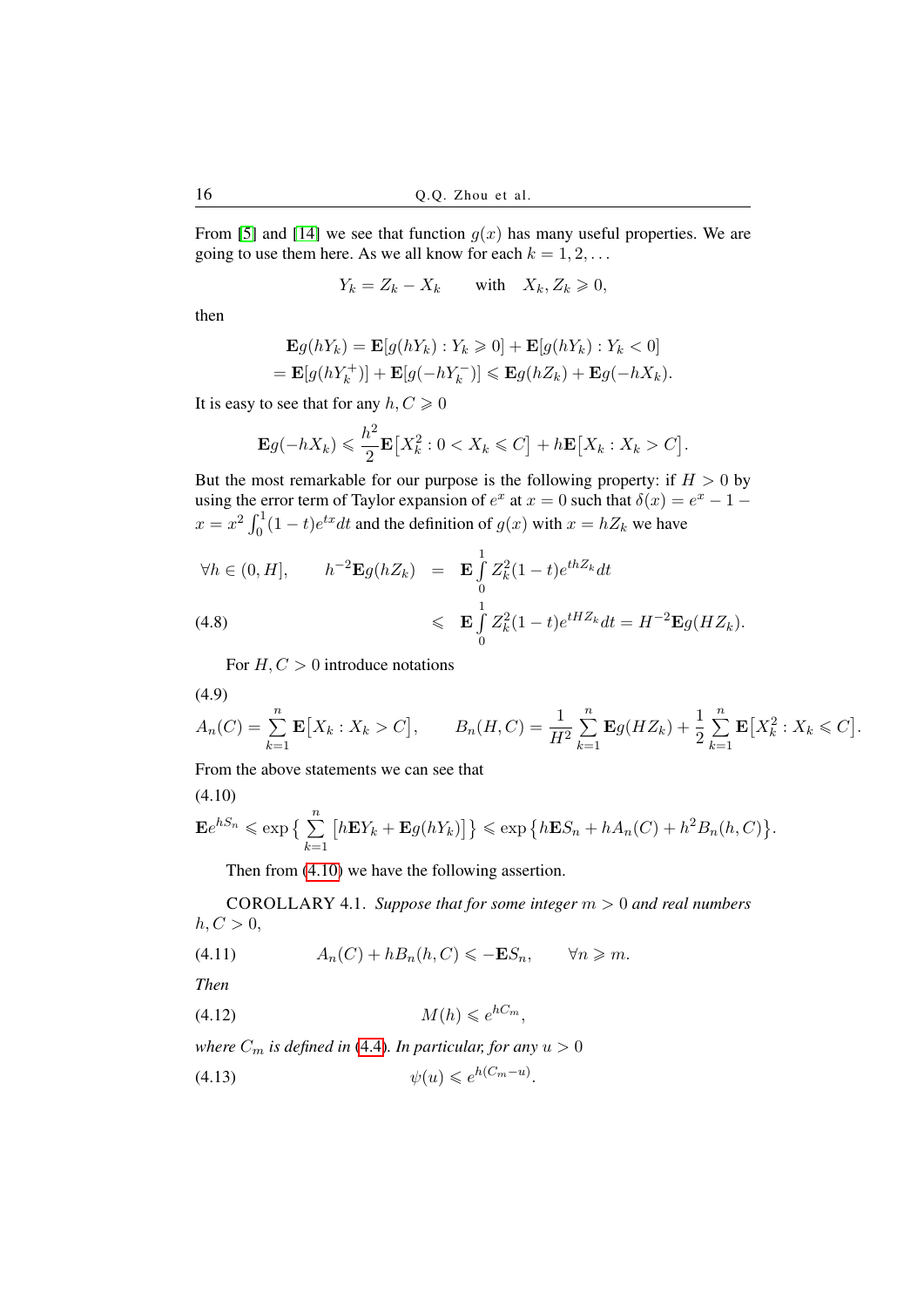P r o o f. From  $(4.10)$  and  $(4.11)$ , it is easy to see that

<span id="page-16-0"></span>(4.14) **E** $e^{hS_n}$  ≤ exp $\{hES_n + h(-ES_n)\} = 1$ ,  $\forall n \geq m$ .

Then by inequalities of  $(4.3)$ ,  $(4.7)$  and  $(4.14)$  we obtain that

$$
M(h) \leq M_m(h)(\sup_{n>m} \mathbf{E}e^{h(S_n - S_m)} \vee 1)
$$
  
\n
$$
\leq e^{hC_m} \mathbf{E}e^{hS_m}(\sup_{n>m} \mathbf{E}e^{h(S_n - S_m)} \vee 1)
$$
  
\n
$$
= e^{hC_m}(\mathbf{E}e^{hS_m} \vee \sup_{n>m} \mathbf{E}e^{hS_n})
$$
  
\n
$$
= e^{hC_m} \cdot \sup_{n \geq m} \mathbf{E}e^{hS_n}
$$
  
\n
$$
\leq e^{hC_m}.
$$

 $(4.13)$  is directly obtained from  $(4.2)$  and  $(4.12)$ .

If [\(4.11\)](#page-15-1) does not hold, the following fact will be useful.

<span id="page-16-8"></span>COROLLARY 4.2. *Suppose that for some integer*  $m > 0$ 

<span id="page-16-4"></span>(4.15) 
$$
A_n(C) \leqslant -c^* \mathbf{E} S_n \quad \text{with} \quad c^* \in (0,1), \quad \forall n \geqslant m,
$$

*and*

<span id="page-16-1"></span>
$$
(4.16) \qquad B_n(H, C) \leq C^*(-ES_n) \qquad with \quad 0 < H, C^* < \infty, \qquad \forall n \geq m.
$$

*Then all assertions of Corollary [4.1](#page-15-4) hold with*

<span id="page-16-3"></span>(4.17) 
$$
0 < h \leqslant \min\{H, (1 - c^*)/C^*\}.
$$

P r o o f. It follows from [\(4.8\)](#page-15-5) and [\(4.9\)](#page-15-6) that  $B_n(h, C) \le B_n(H, C)$  for  $h \in$  $(0, H]$ . From this fact and [\(4.16\)](#page-16-1), for any  $h \in (0, H]$  we have

<span id="page-16-2"></span>
$$
(4.18) \t\t\t hB_n(h, C) \leqslant hB_n(H, C) \leqslant hC^*(-ES_n).
$$

Thus, inequality [\(4.18\)](#page-16-2), with h in [\(4.17\)](#page-16-3), yields that  $hB_n(h, C) \leq (1 - c^*)(-\mathbf{E}S_n)$ and, hence, [\(4.11\)](#page-15-1) is satisfied in view of [\(4.15\)](#page-16-4).  $\blacksquare$ 

<span id="page-16-7"></span>COROLLARY 4.3. *Suppose that*

<span id="page-16-5"></span>(4.19) 
$$
\limsup_{n \to \infty} \mathbf{E} S_n < 0, \qquad \lim_{C \to \infty} \limsup_{n \to \infty} \frac{A_n(C)}{-\mathbf{E} S_n} < 1,
$$

*and that for some*  $H > 0$  *and any*  $C > 0$ 

<span id="page-16-6"></span>(4.20) 
$$
\limsup_{n \to \infty} \frac{B_n(H, C)}{-\mathbf{E} S_n} < \infty.
$$

*Then there exists*  $h > 0$  *for which* [\(4.12\)](#page-15-3) *and* [\(4.13\)](#page-15-2) *hold.*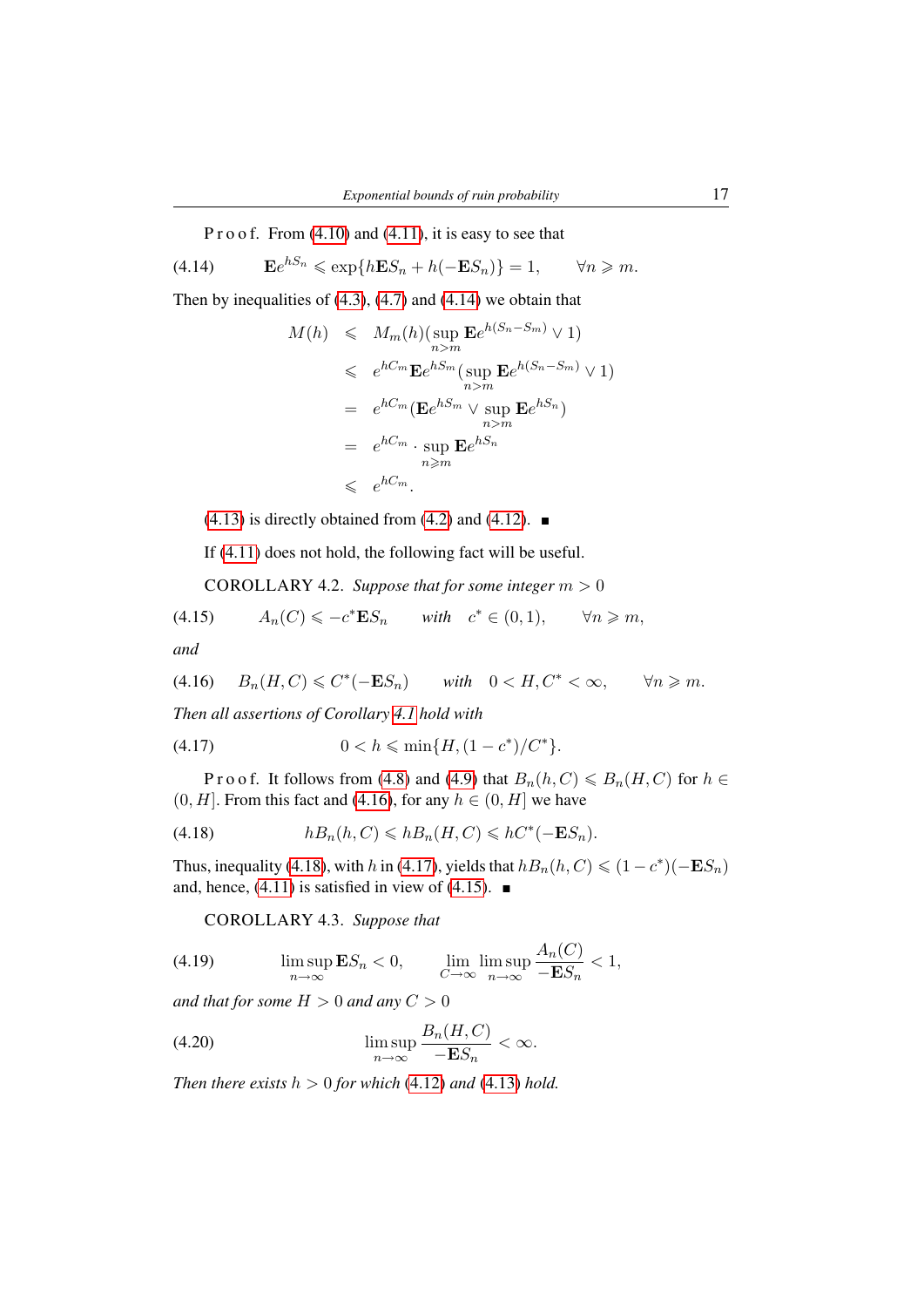P r o o f. It follows from [\(4.19\)](#page-16-5) that there exists an integer  $m > 0$  such that  $\sup_{n \geq m} \mathbf{E} S_n < 0$  and that [\(4.15\)](#page-16-4) holds with some  $c^* \in (0, 1)$ . After that we have from [\(4.20\)](#page-16-6) that [\(4.16\)](#page-16-1) is evidently true with some  $C^* < \infty$ . So, Corollary [4.3](#page-16-7) follows from Corollary [4.2.](#page-16-8)  $\blacksquare$ 

REMARK 4.1. It is clear that

$$
\mathbf{E}g(HZ_k)\leqslant \mathbf{E}e^{HZ_k}-1\leqslant \mathbf{E}e^{HZ_k},
$$

since  $H > 0$  and  $Z_k$  is nonnegative random variable. And for all  $C > 0$ 

<span id="page-17-0"></span>(4.21) 
$$
\mathbf{E}[X_k^2 : X_k \leq C] \leq C^2 \mathbf{P}[X_k > 0] \leq C^2.
$$

It is not difficult to verify that from these facts and Corollaries [4.2](#page-16-8) and [4.3](#page-16-7) all assertions in [\[1\]](#page-18-15), [\[16\]](#page-18-16), [\[18\]](#page-18-17) can be obtained.

Moreover, in this way we may obtain better constants than those in [\[1\]](#page-18-15), [\[16\]](#page-18-16), [\[18\]](#page-18-17), since in these three papers the authors use

$$
\mathbf{E}g(HZ_k/2) \leq \frac{1}{2}(\frac{H}{2})^2 \mathbf{E}\left[Z_k^2 e^{HZ_k/2}\right] \leq 2e^{-2} \mathbf{E}e^{HZ_k}
$$

instead of [\(4.8\)](#page-15-5).

Note that we may always put  $Z_k = Y_k^+$  $X_k^+$  and  $X_k = Y_k^ \binom{m}{k}$ . In this case [\(4.21\)](#page-17-0) is not trivial with  $\mathbf{P}[X_k > 0] = \mathbf{P}[Y_k < 0].$ 

EXAMPLE 4.1. Let independent random variables  $Y_1, Y_2, \ldots$  have normal distributions such that

$$
B_n := \mathbf{Var} S_n \to \infty,
$$
  
\n
$$
\forall k = 1, 2, \dots, \qquad \mathbf{E} Y_k := -(27/64)(B_k + B_{k-1})\mathbf{Var} Y_k.
$$

(We may, for simplicity, take  $B_k := k$ .) In this case  $\mathbf{E} S_n = -(27/64)B_n^2$  and

$$
\mathbf{E}e^{hS_n} = e^{h\mathbf{E}S_n + h^2 \operatorname{var} S_n/2} = e^{-(27/64)hB_n^2 + h^2B_n/2} = e^{f(B_n, h)}.
$$

It is easy to see that

$$
\sup_{n\geq 1} \mathbf{E} e^{hS_n} = \sup_{n\geq 1} e^{f(B_n, h)} \leq \sup_{x\geq 0} e^{f(x, h)} = e^{f(16h/27, h)} = e^{4h^3/27}.
$$

Hence

$$
e^{-hu} \sup_{n \ge 1} \mathbf{E} e^{hS_n} \le e^{-hu + 4h^3/27} = e^{g(h,u)}.
$$

Then for any  $u > 0$ 

$$
\psi(u) \leqslant \inf_{h \geqslant 0} e^{-hu} \sup_{n \geqslant 1} \mathbf{E} e^{hS_n} \leqslant \inf_{h \geqslant 0} e^{g(h,u)} = e^{g((3/2)\sqrt{u},u)} = e^{-u^{3/2}}.
$$

Thus, it is possible in non-homogeneous case that we use  $h = h(u) \rightarrow \infty$  as  $u \to \infty$  to obtain better bound than  $\psi(u) = e^{-O(u)}$ . Such situation is impossible in the case of homogeneity.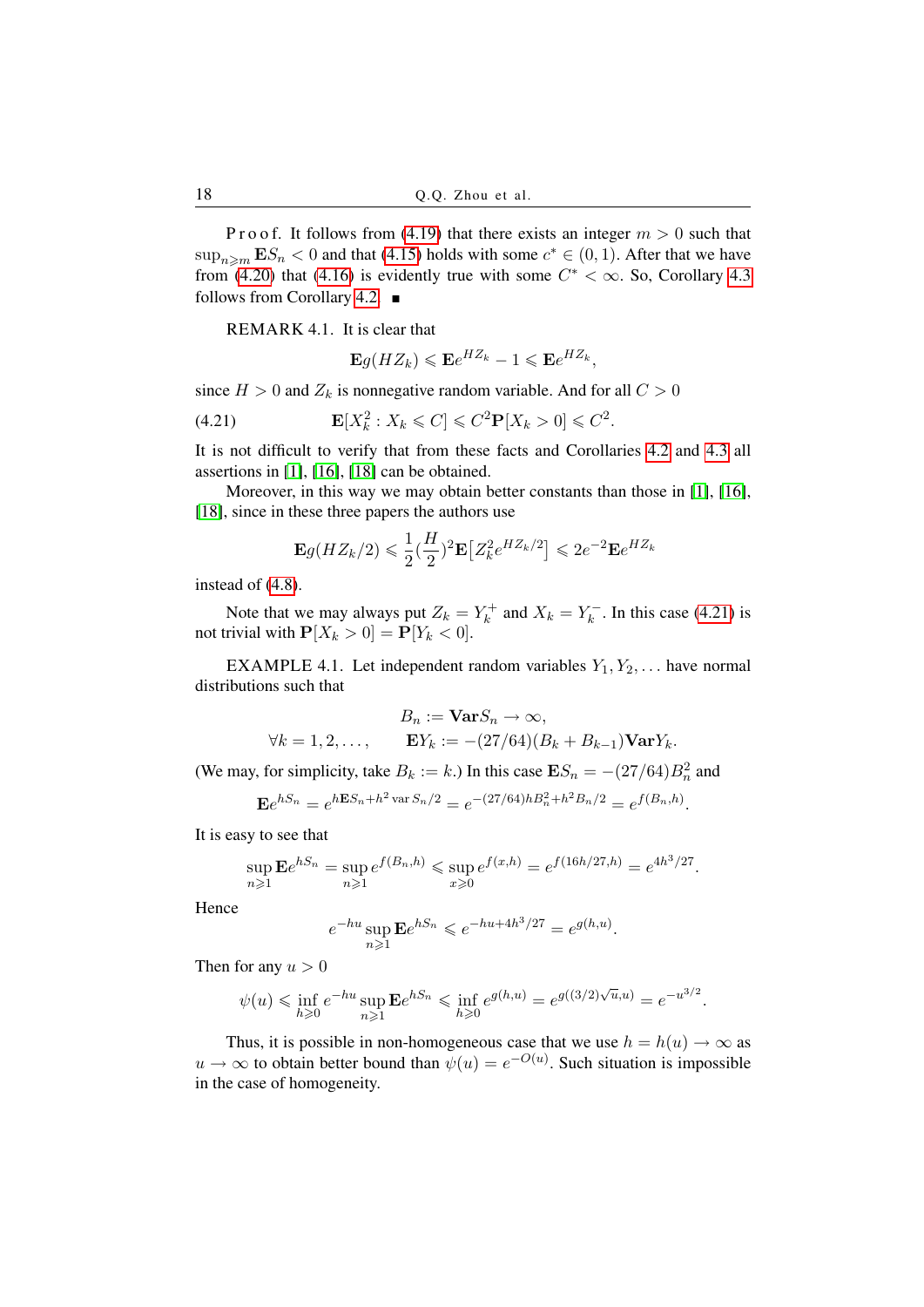Acknowledgments. The authors are thankful to the referees for careful reading of the paper and helpful comments and suggestions.

#### **REFERENCES**

- <span id="page-18-15"></span>[1] I. M. Andrulytė, E. Bernackaitė, D. Kievinaitė and J. Šiaulys, *A Lundberg-type inequality for an inhomogeneous renewal risk model*, Mod. Stoch.: Theory Appl. 2(2015), pp. 173–184.
- <span id="page-18-6"></span>[2] S. Asmussen and H. Albrecher, *Ruin Probabilities*, World Scientific Publishing, 2010.
- <span id="page-18-21"></span>[3] S. Asmussen and T. Rolski, *Risk theory in a periodic environment: the Cramer-Lundberg approximation and Lundberg's inequality,* Math. Oper. Res. 19(1994), pp. 410–433.
- <span id="page-18-23"></span>[4] L. Bai and J. Guo, *Optimal proportional reinsurance and investment with multiple risky assets and no-shorting constraint,* Insur. Math. Econ. 42(2008), pp. 968–975.
- <span id="page-18-24"></span>[5] G. Be n nett, *Probability inequalities for the sum of independent random variables,* J. Am. Stat. Assoc. 57 (1962), pp. 33–45.
- <span id="page-18-12"></span>[6] E. Bernackaite and J. Staulys, *The finite-time ruin probability for an inhomogeneous renewal risk model,* J. Ind. Manag. Optim. 13(2017), pp. 207–222.
- <span id="page-18-8"></span>[7] K. Blaževičius, E. Bieliauskienė and J. Šiaulys, *Finite-time ruin probability in the inhomogeneous claim case,* Lith. Math. J. 50(2010), pp.260–270.
- <span id="page-18-9"></span>[8] A. Castañer, M. M. Claramunt, Gathy M., et al, *Ruin problems for a discrete time risk model with non-homogeneous conditions,* Scand. Actuar. J. 2013(2013), pp. 83–102.
- <span id="page-18-1"></span>[9] H. C rame´r, *On the mathematical theory of risk,* Skandia Jubilee. Vol. 4, Stockholm, 1930.
- <span id="page-18-2"></span>[10] H. Cramér, *Collective risk theory*, Jubilee Volume, Skandia Insurance Company, 1955.
- <span id="page-18-3"></span>[11] D. C. M. Dickson, *Insurance Risk and Ruin*, Cambridge: Cambridge University Press, 2005.
- <span id="page-18-4"></span>[12] H. Gerber, *An introduction to Mathematical Risk Theorey*, S.S. Huebner Foundation Monographs, University of Pennsylvania, 1979.
- <span id="page-18-7"></span>[13] J. Grandell, *Aspects of Risk Theory*, Springer, New York, 1991.
- <span id="page-18-25"></span>[14] W. Hoeffding, *Probability inequalities for sums of bounded random variables*, J. Am. Stat. Assoc. 58(1963) pp. 13–30.
- <span id="page-18-13"></span>[15] Z. G. Ignatov and V. K. Kaishev, *Two-sided bounds for the finite-time probability of ruin,* Scand. Actuar. J. 2000(2000), pp. 46–62.
- <span id="page-18-16"></span>[16] D. Kievi naite˙ and J. Sˇia ul y s, *Exponential bounds for the tail probability of the supremum of an inhomogeneous random walk,* Mod. Stoch.: Theory Appl. 5 (2018), pp.129–143.
- <span id="page-18-18"></span>[17] J. F. C. Kingman, *Poisson processes*, Clarendon Press, Oxford, 1993.
- <span id="page-18-17"></span>[18] E. Kizinevič and J. Staulys, *The Exponential Estimate of the Ultimate Ruin Probability for the Non-Homogeneous Renewal Risk Model,* Risks 6(2018), 20.
- <span id="page-18-10"></span>[19] C. Lefèvre and P. Picard, *A nonhomogeneous risk model for insurance*, Comput. Math. Appl. 51(2006), pp. 325–334.
- <span id="page-18-0"></span>[20] F. Lundberg, *Approximerad framstä llning av sannolikhetsfunktionen*, terförsäkring av kolletivrisker. Acad. Afhaddling. Almqvist. och Wiksell, Uppsala, 1903.
- <span id="page-18-19"></span>[21] J. Paulsen, *Present value of some insurance portfolios*, Scand. Actuar. J. 1997 (1997), pp. 11–37.
- <span id="page-18-5"></span>[22] T. Rolski, H. Schmidli, V. Schmidt and J. L. Teugels, *Stochastic Processes for Insurance and Finance,* John Wiley, Chichester, 1998.
- <span id="page-18-22"></span>[23] H. Sc hmi dli, *Stochastic Control in Insurance,* Springer-Verlag, London, 2007.
- <span id="page-18-14"></span>[24] A. Tuncel and F. Tank, *Computational results on the compound binomial risk model with nonhomogeneous claim occurrences,* J. Comput. Appl. Math. 263(2014), pp. 69–77.
- <span id="page-18-11"></span>[25] R. Vernic, *On a conjecture related to the ruin probability for nonhomogeneous insurance claims,* Analele Stiint. Univ. Ovidius C. 23(2015), pp. 209–220.
- <span id="page-18-20"></span>[26] Q.Q. Zhou, A. Sakhanenko and J. Y. Guo, *Lundberg-type inequalities for non-*